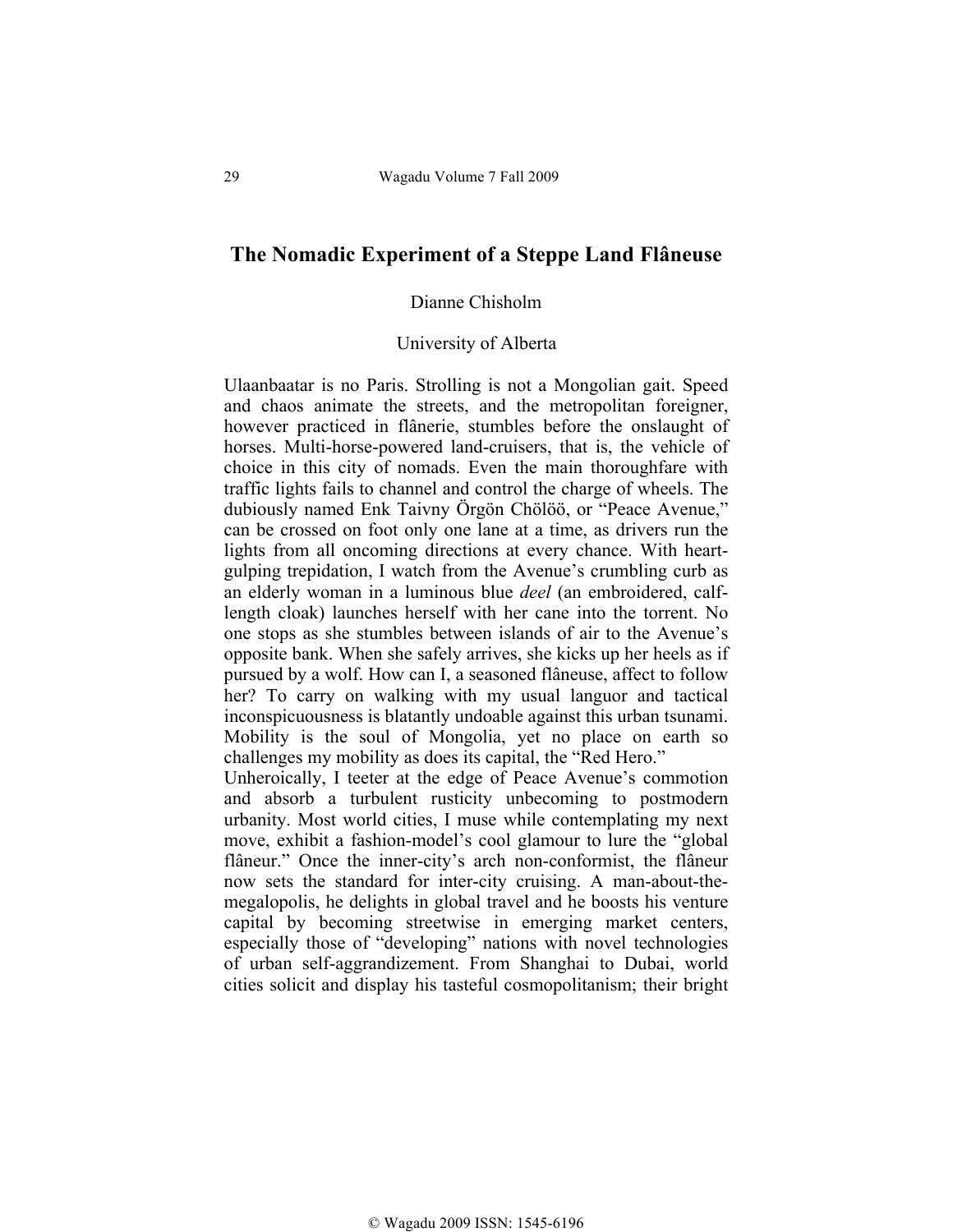lights fail, however, to allure the flâneuse, who lacks the flâneur's expense account and whose peripatetics entails the least expensive *savoir faire*. Ulaanbaatar, on the other hand, is so far removed from the society of the spectacle that it makes no overtures to the global flâneur. No urban design beckons his speculation. Yet its geopolitical obscurity, together with its rugged eccentricity, appeal precisely to the curiosity of the global flâneuse.

And more than curiosity spurs the flanks of my flânerie. The old woman's bold legwork incites my kinetic reflex to move, if not against the traffic with the flâneuse's characteristic dilatoriness, then astride it with exploratory acceleration. I retreat to the sidewalk and pick up my step, my aimlessness still intact. I feel open to this runaway calamity and oddly unhampered by my appearance, so obviously Western and female with my backpack and hesitant perambulation. As a pedestrian, I pass with readymade invisibility, whereas nothing excites the nomadic gaze so much as the racy SUVs lined up for sale on the few central parking lots. Land cruisers are hot; streetwalkers are not. If "UB," as the natives speed-speak Ulaanbaatar, lacks the commercial seductiveness of world cities, it also lacks the mannequins, models, movie stars, fetish body parts, and other simulacra of commodity femininity. The traffic in mobility trumps the traffic in sex, having driven prostitution off the street to somewhere less horse-powered. Unimpeded by wolf whistles, lewd glances, and opportune groping against which I customarily barricade myself, I let go my lust for pure mobilism. *Yari*! Welcome to the steppe.

Remote yet well connected with the outside world, UB maps an intense crossroads between nomad autonomy and sedentary modernity.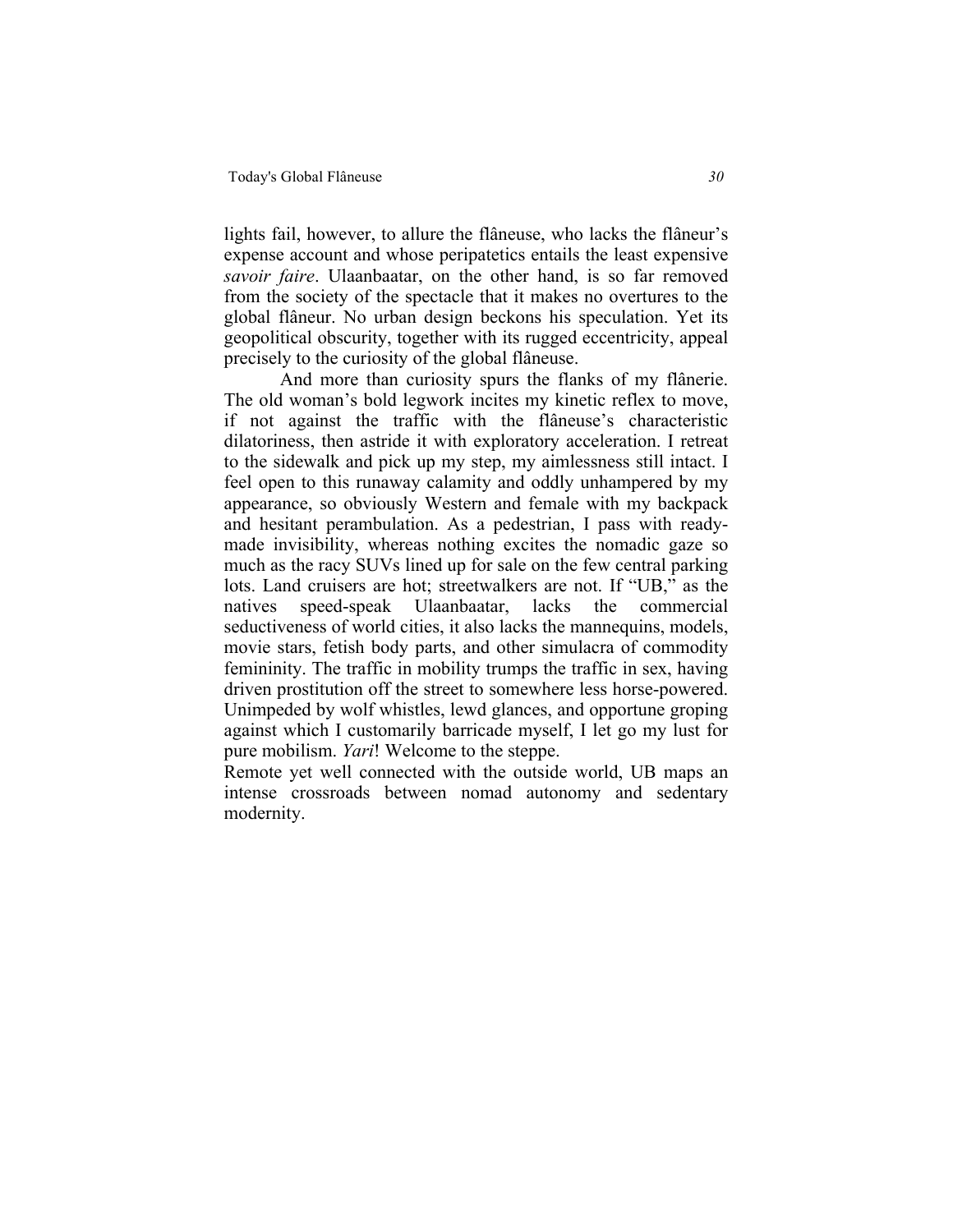

*Figure 1.* Map of Mongolia. CIA

I see this directly on the streets before me, in the juncture–or collision–between a billboard advertisement posted by a local furniture-making company ("ANUN") and passers-by who look nothing like the people in the poster. The poster models sit sedately on a surreally elongated sofa, men at one end in suits and hard hats propped against UB's skyline and women at the other in skirts and blouses against some bland domestic interior. Conversely, waves of live men and women roll beneath the billboard with heedless outgoingness, that, together with their traditional and cosmopolitan dress, undermines all that is sedentary and homogeneous. As I start to reckon my global positioning, I see how UB is located midway between metropolitanism and pastoralism, or, more precisely, between urban mobility and "mobile pastoralism" (to borrow a term from Anatoly Khazanov). Less a hustler's city on the make than a nomad's city on the hoof, it has borne a history of unusual movability.

Founded in 1639, as Örgöö, on site of the Da Khuree monastery, the city moved from place to place until arriving at the present site in 1778. Composed entirely of felt tents, or gers, the city could and would be transported to greener pastures when the grass became too dry. When cornerstones were eventually laid, the city became geographically fixed. Yet still, it remains unsettled. Besides the ceaseless and belligerent traffic, there are seasonal migrations of city populations to and from the country, and the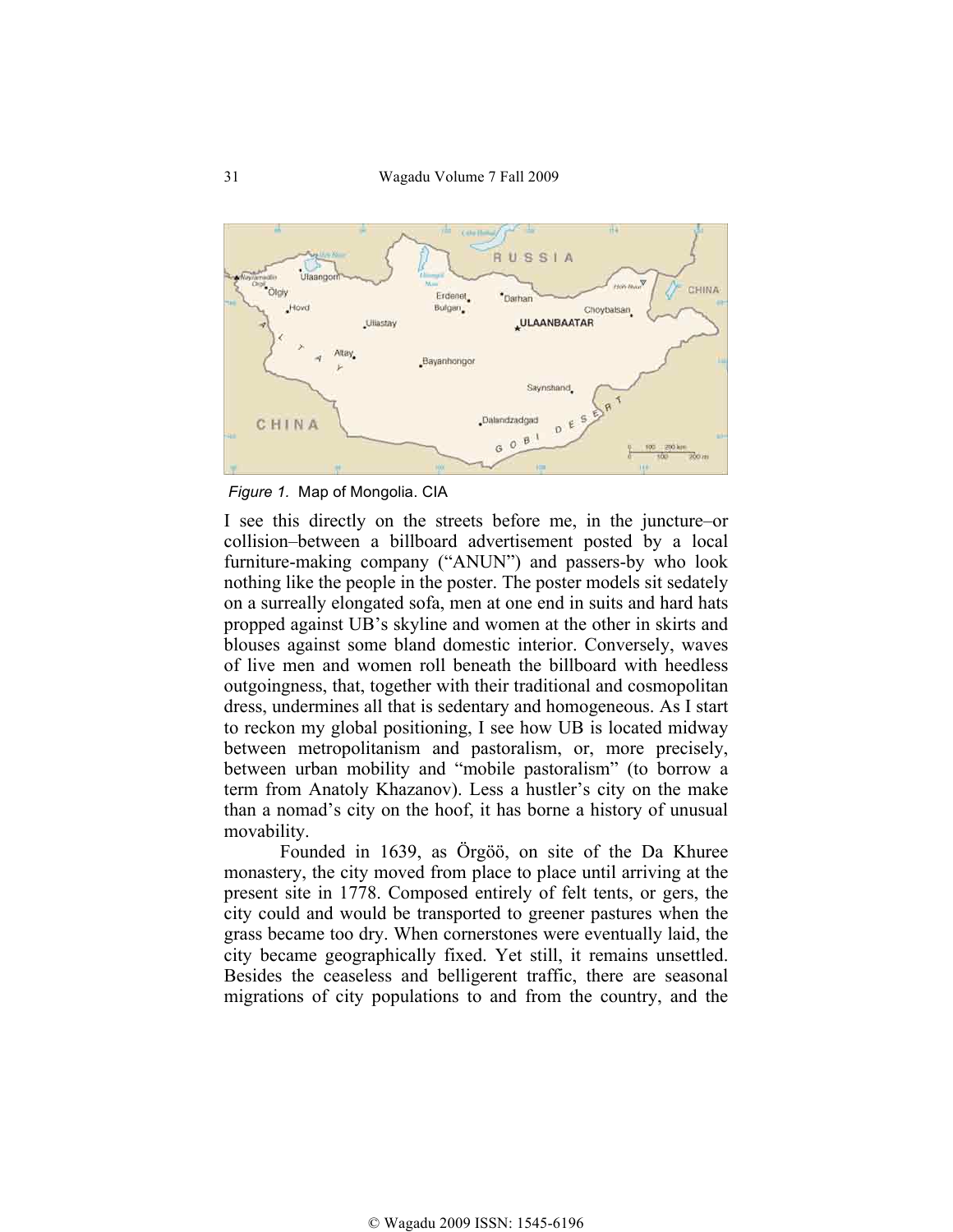unstoppable spread of gers into the surrounding valleys and along the Tuul River. Many of the city's inhabitants do not migrate here to stay but only to winter. Or, they stay long enough to get the training and education that will make them more economically mobile, before they commence with a seasonal relay between their rural homelands and urban careers. Since Mongolia has no privately owned land, newcomers are free to homestead in the city and to tap into its limited and over-taxed infrastructure, namely its coal-fueled electricity and aboveground plumbing. Cities generally facilitate sedentariness, whereas, paradoxically, UB accommodates semi-nomadism. To say the least, it is differently mobile and mobilizes differently than other cities. Even the flâneuse, that most urbane species of human, is moved by its nomadic affects.

Speed, I swiftly discover, affords a semblance of sovereignty for an otherwise unaccommodated pedestrian. But it contradicts the slowness that the flâneuse needs to stake out the city's labyrinthine prospects. Many roads veer off Peace Avenue and great is the chance of getting lost–that is, in both the mundane sense of failing to find one's way and the sublime sense of losing oneself to the city's everyday mysteries. The chances of getting lost in the first sense are increased by the fact that street names are signposted only in Mongolian Cyrillic and well above my literacy level in this language. Add to this the fact that Mongolians get around without addresses that in any case are absurdly minimalist (e.g. "Microdistrict 14, Building 3, Flat 27") and totally meaningless to outsiders like me. Although chances are good for getting lost in the second sense, they increase only with distance from the tourist-trafficked center that entails, simultaneously, increased difficulty in navigating by foot. She who strays beyond Sukhbataar Square and its bordering cafés, bars, discos, boutiques, restaurants, galleries, museums, government and university buildings in search of the Mongolian quotidian, drifts into a bewildering maze of subdistricts and microdistricts, and their archipelagos of gulag apartment blocks and ger encampments. Though I desire to wander through these myriad districts, their residential density and intimacy, as well as the roadless range between them daunt me. Hiring a car or a bicycle is no option, for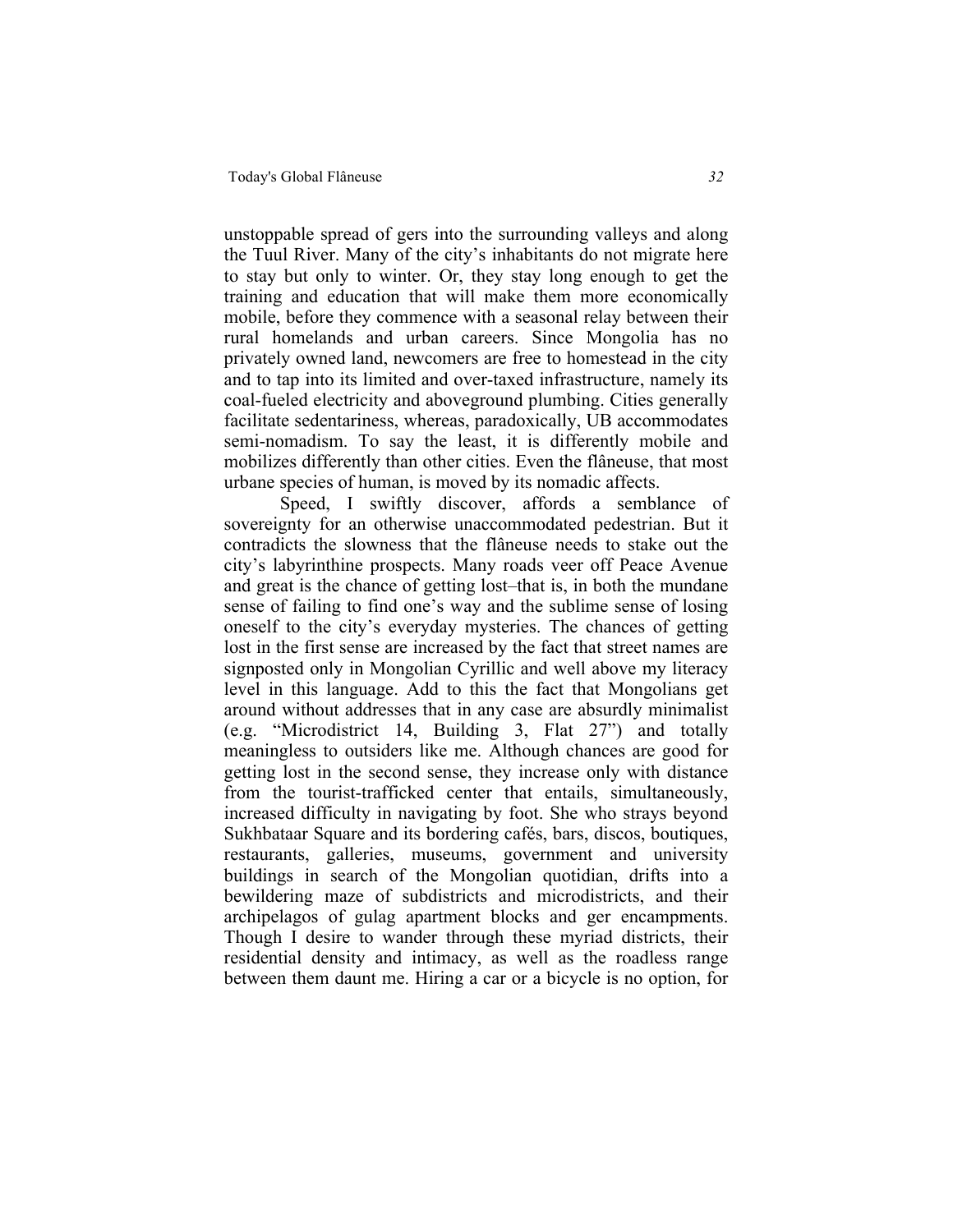there are none to rent. Hiring a taxi is an option, but at the cost of self-propulsion. Then again, without enhanced mobility the flâneuse is hobbled on this horse-powered stage. I succumb and hail a taxi, though I am not sure that the jeep that pulls over is officially licensed, since in UB every set of wheels is up for hire. Nevertheless, for a set rate of tögrögs per mile, my flânerie gains ready passage.

Where to go? I wonder. I can't ask the *jolooch* (the driver) to randomly cruise the neighborhoods. Without speaking Mongolian, how can I explain my desire to flan so that it not be mistaken for blatant voyeurism? Ah, but what's the difference! My next impulse is to follow the crowds to some forum of congregation, where I can mingle and view the urban ordinary askance. This does not mean the tourist crowds that mill about the State Department Store with its compendium of Mongolian massproduced crafts and souvenirs and its outdoor patio for citywatching over local beer and *buuz* (steamed mutton dumplings). Instead, I tell the driver to take me to the Narantuul Market, that reputedly on windless, summer days like this, assembles mostly Mongolian crowds of as many as 60,000. They come to check out the "black market" in smuggled blue jeans, portable electronics, and "real" vodka as well as seriously practical merchandise. The driver swings onto the perimeter road of Narny Zam and heads towards the Namyanju Street junction. I am saved from a trek along the sidewalkless shoulder where pedestrians are fair game. But we are funneled into a traffic jam short of the market gates. From the jeep, I leap into the mayhem of vehicles, some parked, others idling, and most steering directly into the milieu to pick up or drop off passengers who are keen to avoid more legwork than necessary. Once off and running, the unruly masses careen in all directions into a maze of stalls.

Swept into the turbulence, I become a woman of the crowd. I frantically scan the scene for niches of reprieve, but among the infinite kiosks I find no gallery to duck into. Even as I flounder, I can discern that this is not a city farmers' market bringing fresh produce from the country but a hybrid market hawking both urban and rural wear and ware. All around me are racks of men's and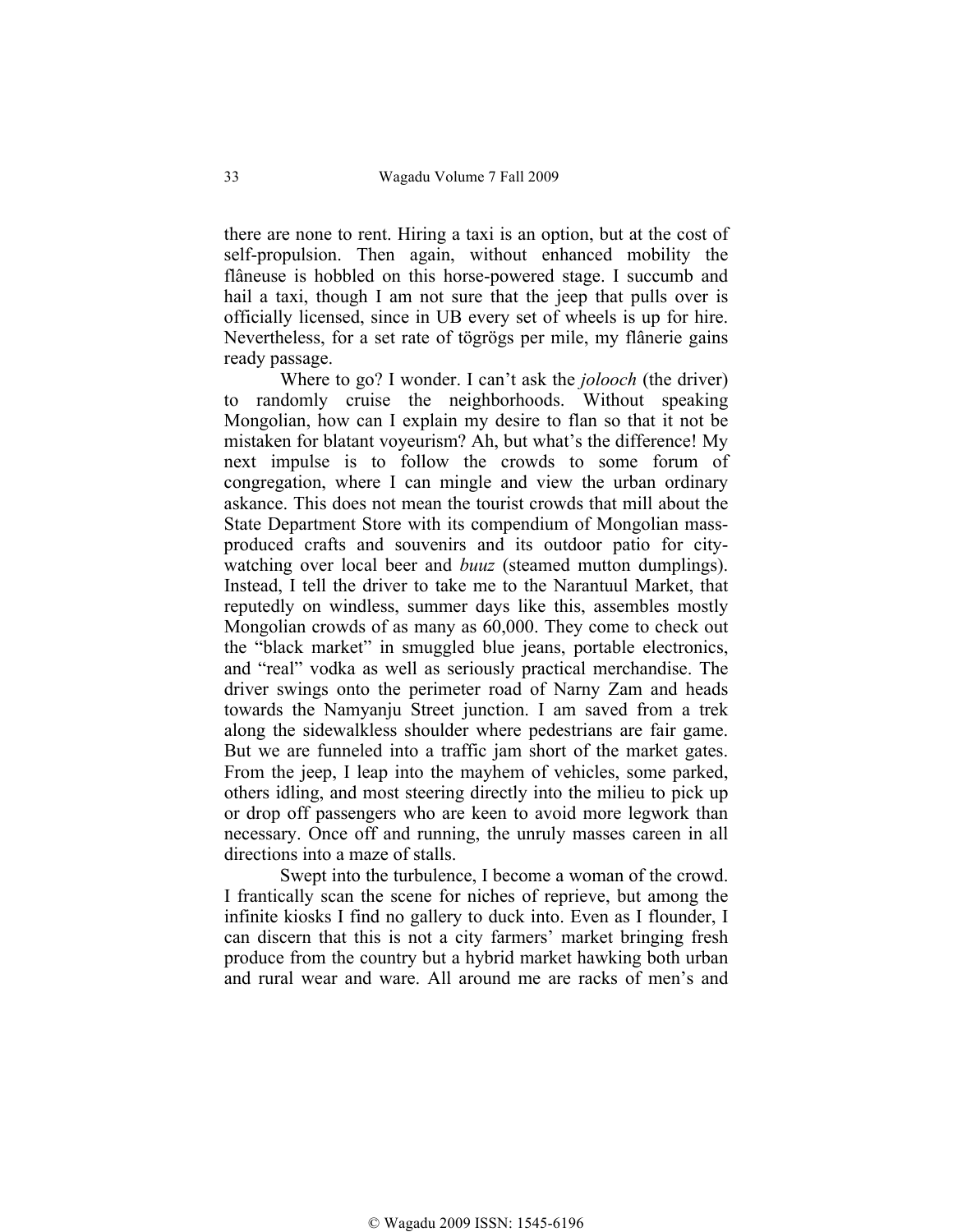women's leather jackets and brightly-colored *deels*, as well as mounds of baseball caps and traditional Mongolian hats: fur *loovuz*, felt *khongor* hats and silk domed hats–high-brimmed for women, low-brimmed for girls, and spike-topped for men. Once past the jackets and hats, I stumble across the shoes: running shoes, business shoes, high heels and hand-made leather *gutuls*, or riding boots, with curved toes and heels for fitting into (and out of) the stirrup. Gutuls, I learn counter-intuitively, are most popular for promenading the city during Naadam's summer festival, and plastic croc-like slippers are most popular for slopping about outdoors, especially around the animal paddocks. At first, it looks like global gear dominates local fare, but then the circuses of watches, sunglasses, t-shirts, and cameras cannot ultimately compete with the bazaars of riding tack with their variety and abundance of bridles and halters, crops and whips, and long-poled uurgas or lassos, and, of course, saddles–painted Mongolian, tooled Western and English dressage saddles--as well as basic Russian saddle-like machinations made of rebar and wooden slats.

 It is the horse that animates this crowd, I muse, as the equine theme elaborates all around me. Barrels of *airag* (fermented mare's milk) refresh the marketeer at every furlong, while horsehead fiddles (*morin huur)* clamour among the displays of musical instruments. Images of horses appear on CDs, calendars, wallets, placemats, mouse pads, clock faces, and postcards. Surfacing to the top of one postcard pile is a booklet of "art postcards" called "Horse, My Friend." In terms of quantity and variety, top among the hats is the horseback rider's cowboy hat. It would be easy to liken the crowd itself to a herd of horses. Though a herder, not a herd, mentality, seems to steer each nomad on a singular course through the "stockades." A trick, I discover, to navigating this crowd is to become both herd and herder: to go with the stampede and range above it, which my Westerner's extra height allows me to do. Another trick is to project my moving body along a line of flight that curves between other moving bodies, just as the nomads do, thereby avoiding physical contact while keeping apace of the pack. Perhaps, I become a woman of the horde–the Mongol horde of steppe land modernity.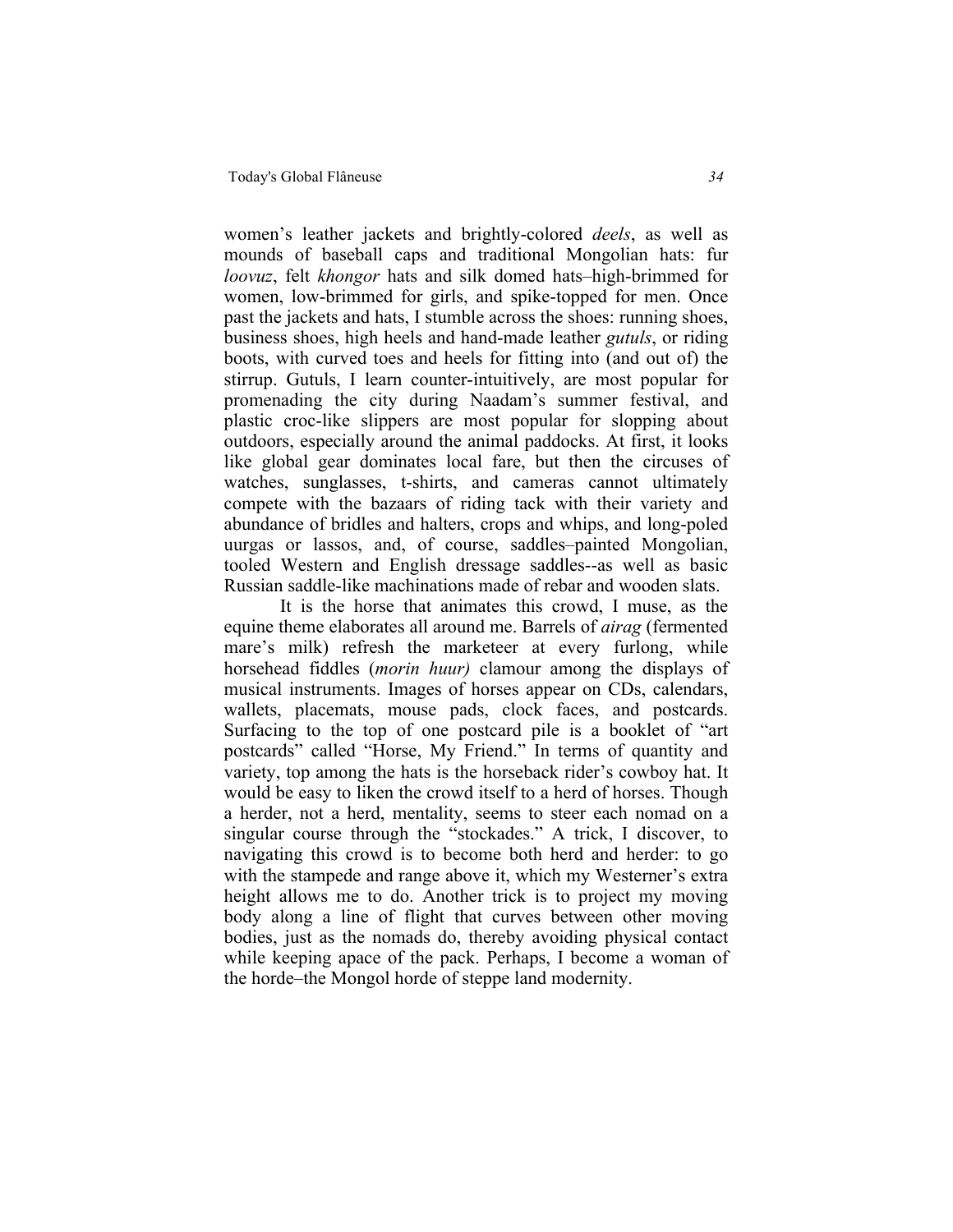35 Wagadu Volume 7 Fall 2009

I ride the crowd to the market's edge and wonder why stop here if, already, I am half-way to the country and if it is from the country that Mongolians–even urban Mongolians–derive their sense of the nomadic quotidian? Or, so I guess after glancing through Sharavyn Gerelsaikhan's "photo album," *One Day of Mongolia*, which I find in a market kiosk. Gerelsaikhan's 247 photos compose a series, or montage, of "daily" activities, including protesting, rebelling, rioting, voting, reveling, praying, wrestling, horse racing, horse parading, herding, shearing, tanning, butchering, milking, mining, cooking, dung collecting, dancing, feasting, drinking, marmot trapping, wood chopping, eagle hunting, and ger building and dissembling. Except for protesting, rebelling, and rioting, which are confined to the urban stage, and mining that is now scarifying the mineral-rich, northeastern provinces, all the other activities are essentially pastoral, though many are carried on in the city (wherever gers dominate the landscape). Gerelsaikhan's series alludes to B. Marzan ("Witty") Sharav's famous and eponymous painting, of which a booklet of postcards has been made and that I happen to find next to Gerelsaikhan's "photo album." As I leaf through its facsimile, I see that the painting details hundreds of scenes of country "goings on": it is a bewildering composition (or colorful cacophony?) of nomadic life in all its variety of labor, festivity, and animality across different grassland, desert, and mountain terrains and over changing seasons. Of all these activities, only one would be anachronistic today, namely felt making, which was a prime pastoral activity until the Russians transformed it into a factory industry. Otherwise, the nomadic quotidian that Sharav painted in 1908 still prevails in Gerelsaikhan's 2008 production, as if eighty years of communist modernization has had little effect.

In theory, I could explore most aspects of mobile pastoralism *within* the nomadic city. But I veto such a plan, remembering not just the difficulty of strolling the ger suburbs but also how UB capitalizes on *One Day of Mongolia* as a tourist gimmick. Even if I were able to outride the downtown traffic, my chances of seeing the nomadic quotidian have already been exploited. I recall Hotel Mongolia's version of *One Day of*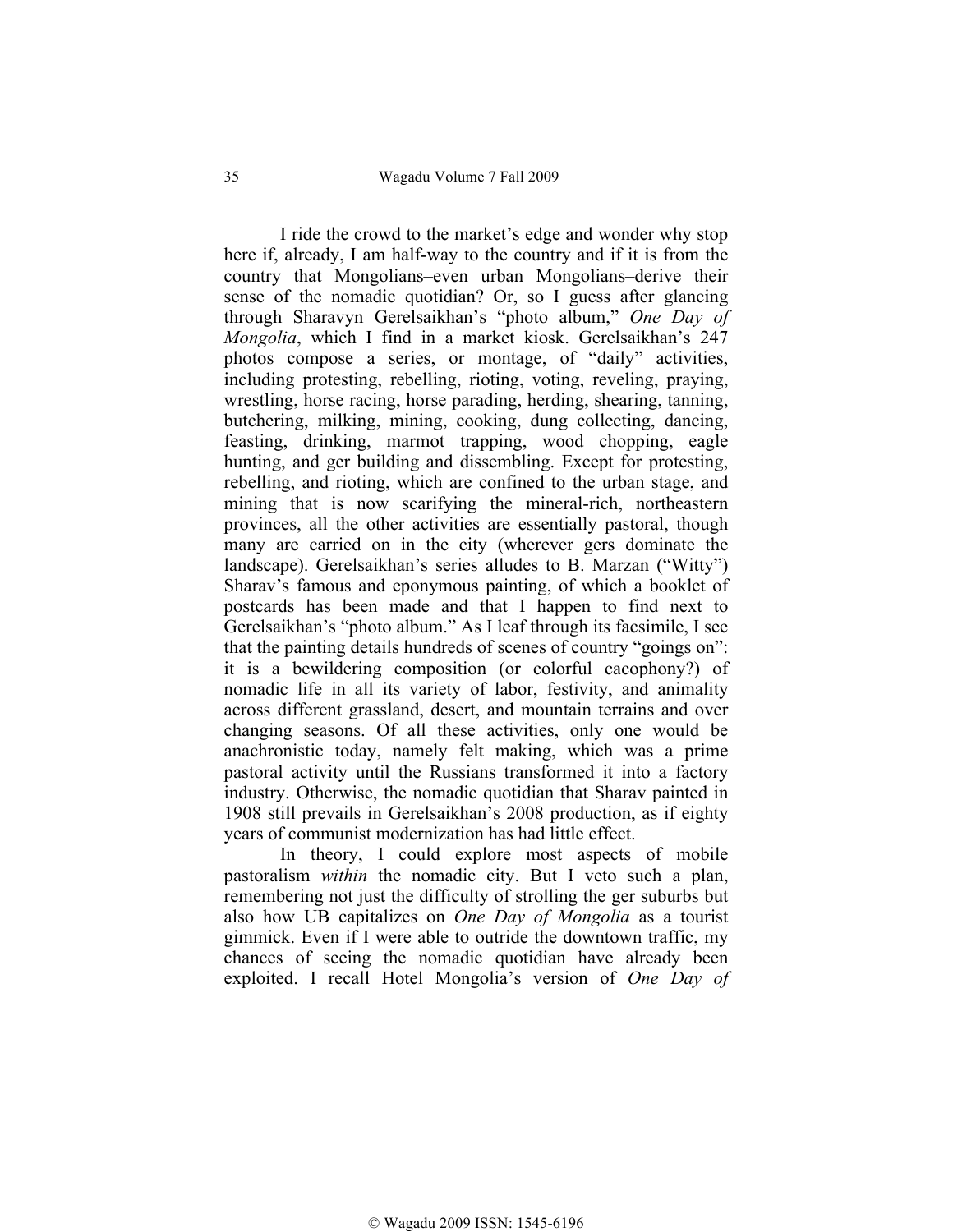*Mongolia* that it sells to patrons in a packaged "three fold show," complete with a mini Naadam (featuring wrestling, archery, and a winning horse prayer song–in place of actual horse racing), a folklore concert (throat singing), and an open-air fire festival (a shaman's dance). I recall, also, eating at the "One Day of Mongolia Restaurant," where I first savored *bansh* and *khuushuur* (boiled and deep fried mutton dumplings), while viewing scenes from Sharav's painting on the restaurant's walls. This tourist replica and regimen does not move me. How could it? If I want to feel the pulse of everyday nomadism and experience mobile pastoralism in its many environments and terrains, then to the country I must go.

I taxi back to Sukhbataar Square, the city's central balcony, from where I can scan the encircling panorama for a way out onto the steppe. Paradoxically, the Square's cement grid offers the pedestrian the only smooth space for ambling with a vista. Here the flâneuse can slow down and look around, taking in the mostly Chinese façades of the surrounding architecture. Bordered by the new Government House to the north, the Central Cultural Palace and State Opera and Ballet to the east, the Mayor's Office to the west, and Peace Avenue to the south, the Square mobilizes public affections that shift mercurially from revelry to revolution to pacifism. (A riot was to break out shortly after I left for the central steppe and only days before Naadam. Supposedly ignited by prodemocracy forces in protest of the recent reelection of the Mongolian People's Revolutionary Party–the old rearguard party that has retained power since the Soviets were deposed in 1991–it resulted in four deaths and numerous injuries). My scanning collides with the statue of Sukhbataar erected in the center of the Square. UB's eponymous Red Hero, Sukhbataar is memorialized for forming alliances with Lenin's bolsheviks and liberating Mongolia from Manchurian oppression. He is mounted on a horse, which in turn, is mounted on a rock, and his sword is drawn as he commands imaginary legions. But the orbit of my eye sails over him, hailed by the giant, cosmic face of Chingghis Khan engraved into the northern slope of the sacred mountain beyond. The face looks back at the magnificent bronze Chingghis seated at the entrance of Government House, which like every ger opens south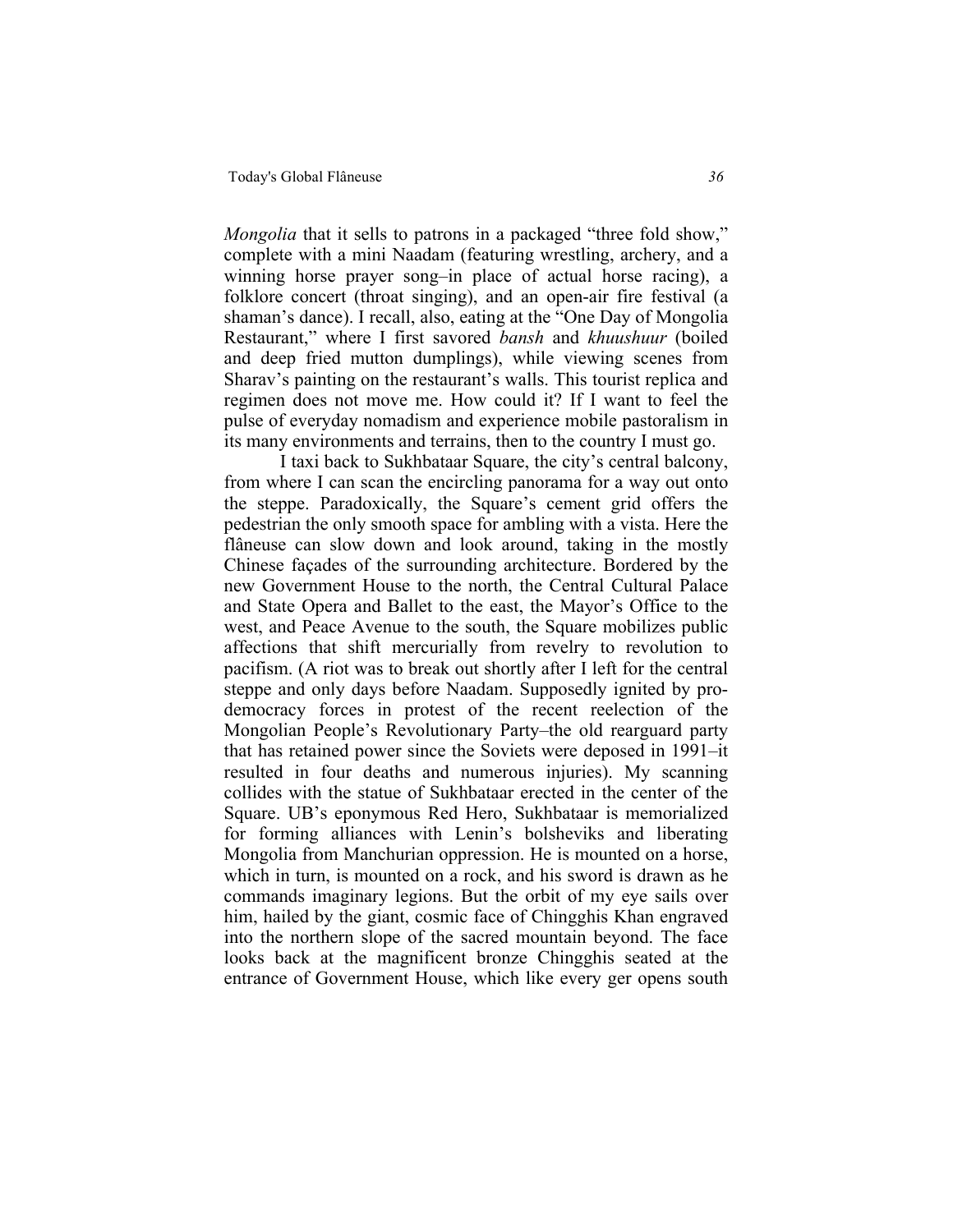towards the sun. From center to periphery my eye travels the imperial arc of Mongolian autonomy. How ironic that this  $13<sup>th</sup>$ century warrior-emperor should orient my gaze, and that of every metropolitan Mongolian who looks ahead by looking back to this eternal man of the hour. Since toppling the Soviet regime and installing their own perestroika, Mongolians view Chingghis as their cultural and spiritual leader. His reign over earthly and celestial spheres eclipses Sukhbataar's merely historical fame. Every Nadaam, a ceremonial calvary parades down Surguuli Street on the Square, bearing the symbolic replicas of the Khan's *sulde*, or spirit banner, made of horsehair from the finest horses and spiriting the city with a spectre of nomadism that once conquered the globe. I hail a jeep and point to the Khan on the mountain. The driver grins and revs.

My first step onto the steppe is, ironically, machine-driven. Yet four-wheeling is fast becoming an acceptable supplement, or even substitute, to four-hoofing. It speeds the transition between urban and pastoral landscapes that now unfolds before me as a passage from dense ger suburbs to *ails* (scattered ger settlements) to the vast steppe where *ails* of two or three gers sporadically dot the countryside. We cross the Tuul River and head east past women and girls who huddle along the roadside, selling bottled airag, goat hides, sheep heads, and slabs of mutton, as well as livestock for those who like their meat really fresh. We pass the portrait of Chingghis who keenly considers my rural retreat. I am not a passive passenger. The highway transmogrifies quickly into a dirt track that is so rough that my feet bounce off the floorboards, and, to ground myself, I grasp the jeep's handgrip with both hands. As the steppe spreads wider and wider before me, I search creatively for a perspective. In vain. Plateaus encircled by mountains encircle us. The track ahead vanishes through a gap in the nearest range, only to stretch onto the next plateau and through another gap and onto the plateau after that, again and again.

Chingghis disappears from my rear view mirror, as we rock and roll, racing barely ahead of the hurricane of dust raised by our wheels. But then, the metal dome of what looks like a giant helmet looms into the foreground, ascending from the hill beyond the one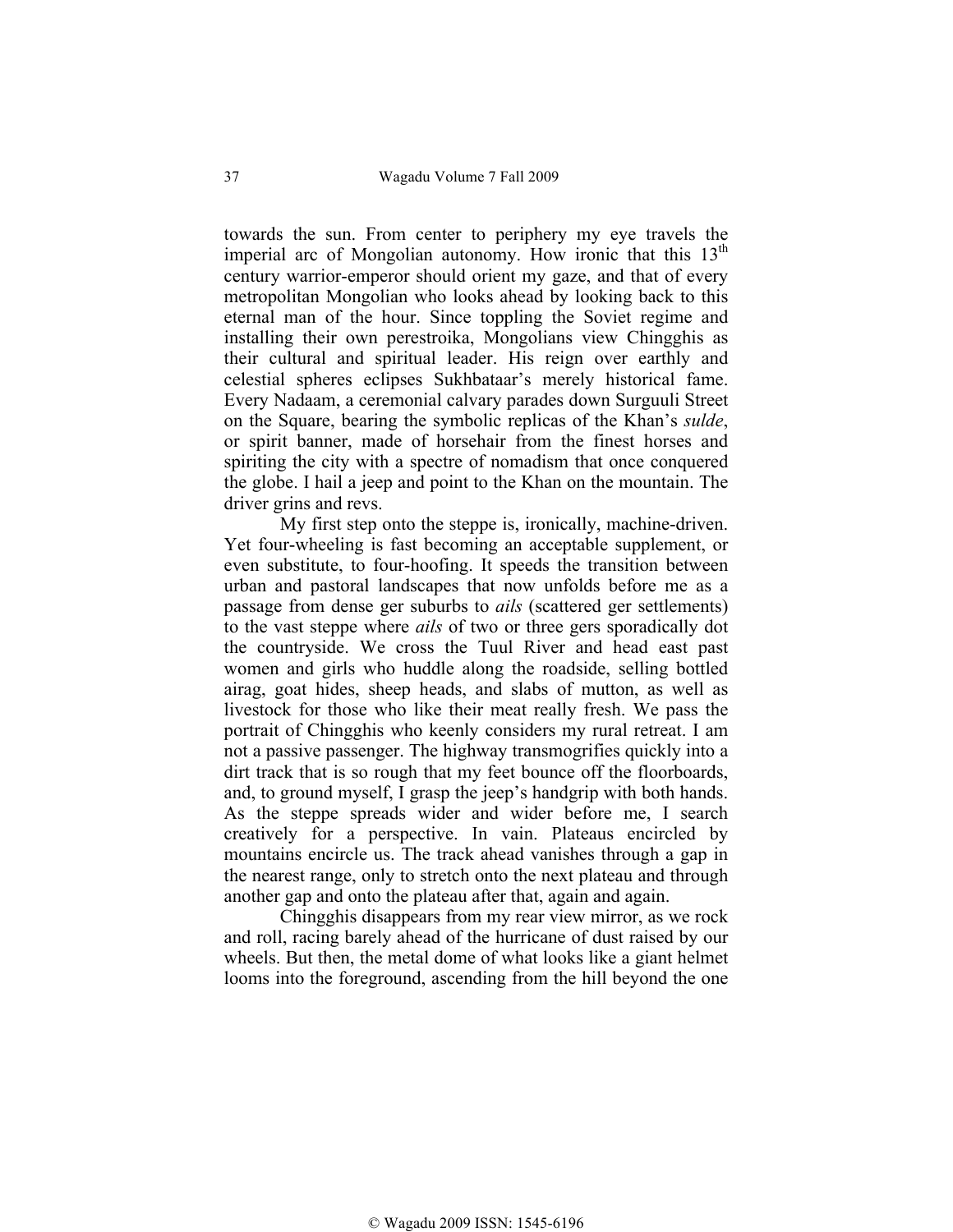we now climb. Under the helmet there arises a fierce set of eyes, and beneath these, another set, equally fierce. A man's head. A horse's head. A gargantuan, aluminum Khan, mounted and armed, emerges into full view. I am stunned by not just the suddenness of this apparition but also its colossal incongruity, as if the Panthéon had just erupted onto the plains. Before us: another monumental Chingghis, this time presiding over classical herder terrain. Rising from the middle of nowhere, he is visible from everywhere on this vast steppe.

I marvel at Chingghis's providence. What is the secret to his enduring sovereignty? Long vilified by western Enlightenment history as the barbarian king, against whose hordes the Chinese built their great wall, he has recently enjoyed reappraisal, not only in Mongolia but also around the world, and in popular culture as well as scholarly circles. As I was leaving for Mongolia, two blockbuster movies, Sergei Bodrov's *Mongol: The Untold Story of Ghenghis Khan* and Shinichiro Sawai's *Ghenghis Khan: To the Ends of Earth and Sea* were released in North America. Both movies base their scripts on *The Secret History of the Mongols*, or the story of how Temüjin *cum* Chingghis Khan, with heroic perseverance and against all odds, was able to unite Mongolia's warring tribes into a fluid and effective war-machine. The manuscript of *The Secret History* was only recently rediscovered and deciphered, after circulating underground and in code over centuries of Chinese and Russian repression. With the declaration of Mongolian autonomy, Chingghis has been enjoying a national and spiritual resurrection. Abroad, his rising reputation is more puzzling. Though credit for his rehabilitation must go to those international and interdisciplinary teams of scholars who have been busy decoding and translating the manuscript, and producing surprising new interpretations of the Khan's achievements. If they are correct in their reading, we are now to understand that, in addition to warring and conquering, Chingghis introduced the first modern form of globalization and vastly improved the status of Mongol women.

But what the Mongols especially revere about Chinnghis that the outside world has yet to recognize is that the strategies he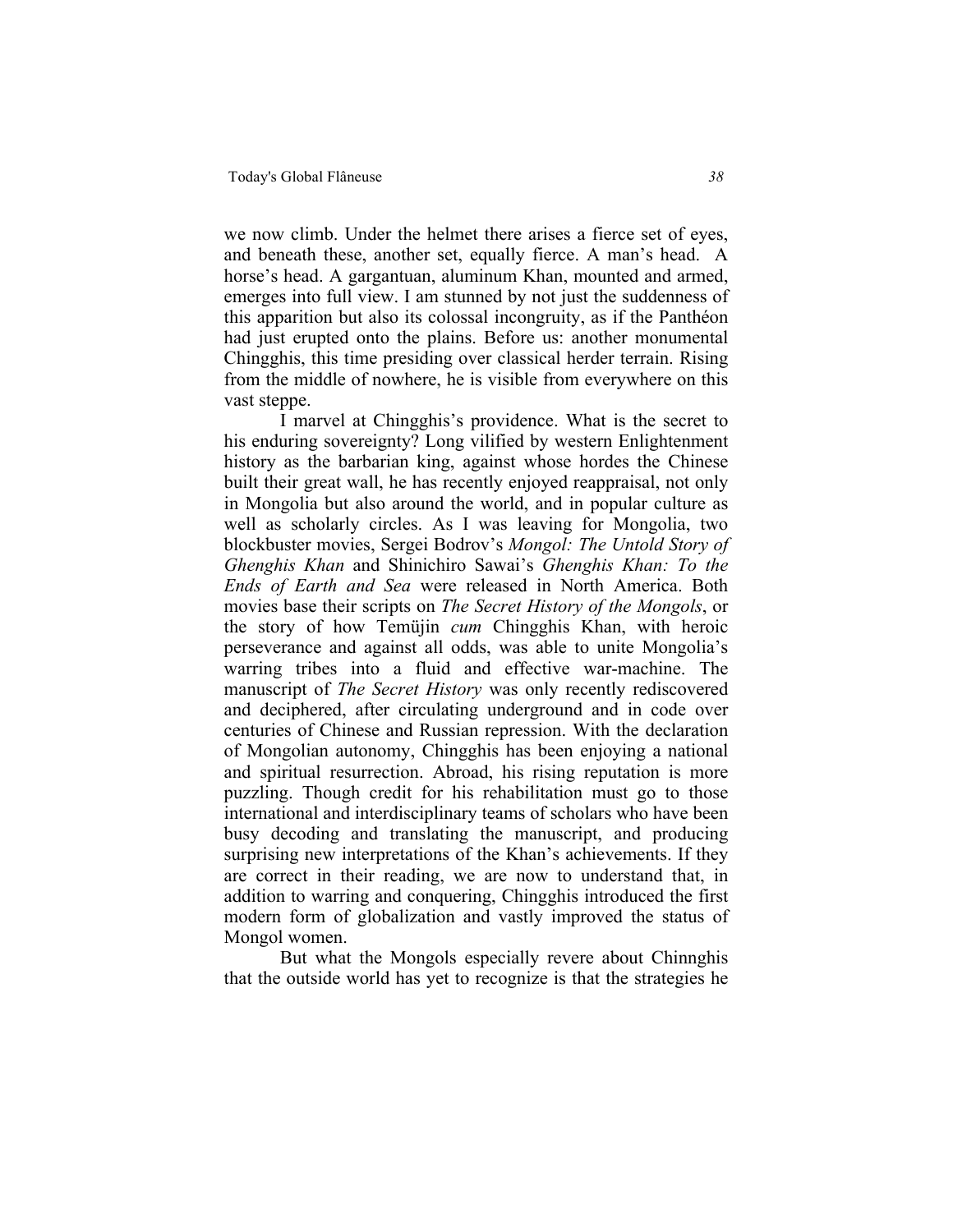used to assemble a nation, and later an empire, were progressive *and* nomadic. I sense this from seeing how present nomadic culture thrives alongside economic globalization. Contrarily, the cultural revolution imposed on Mongolia by Russia and China merit no such reverence, or so I detect from the steady dilapidation of Soviet infrastructure and the overt disgust shown for all things Chinese. Lenin and Mao both coerced Mongolia into centralization with methods of collectivization more stratified than Chingghis's processes of unification. Both state totalitarianisms tried to replace nomadic culture with sedentary bureaucracy, and herding with collective farming. Both failed, the Chinese especially, since they leave the degraded grasslands of Inner Mongolia as a telling legacy. No wonder that today's nomads look back to Chingghis who perfected nomad arts and science, including those of war, to unify the country and conquer the world. Or so I am led to believe by Jack Weatherford's New York Times bestseller *Ghenghis Khan: The Making of the Modern World*, which I have brought along as my primary reading. According to Weatherford, Chingghis's mounted battalions covered ground at unfathomable speed, tearing up the boundaries, walls, hierarchies, and hegemonies in their path. In razing feudal fortresses, farms, and cities, they also destratified the land, decentralized states, and opened borders. They mobilized free trade between countries who had never before been in contact, traversing the pan Asian steppe with caravans of merchants, mathematicians, musicians, linguists, philosophers, architects, engineers, stone masons, metallurgists, and more, back and forth across Inner Asia into the far reaches of Persia, Arabia, China, India, Siberia, and Europa. Transcontinental traffic was set in motion.

Today, Chingghis's comeback aspires to achieve the global presence he assumed in the 13<sup>th</sup> century, though often in the mundane form of commodity fetishism. His visage is stamped on beer labels, juice cartons, vodka bottles, cigarette packages, company signs and corporate exports. Yet, his is the only face of globalization that emblematizes the survival of nomadism. Before me now, he rises astonishingly high and large against the grassland's infinite horizon. To the Mongols, his name is not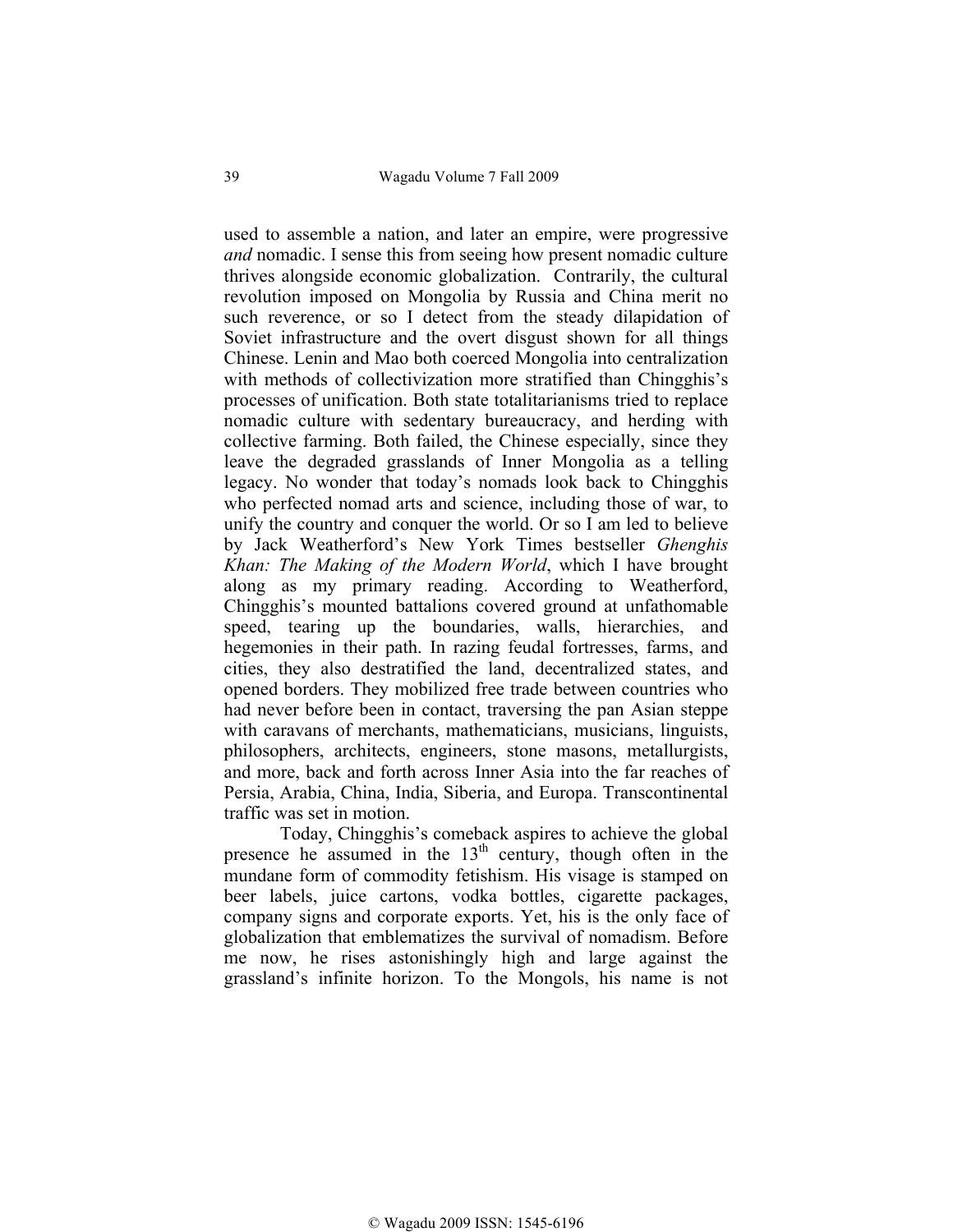Ghenghis, which is a Persian pronunciation, but Chingghis, which in Mongolian means "wolf." He is the Mongols' "wolf totem": an anomaly of pastoralism thriving ferociously in this age of urbanism. It then strikes me: sedentarism not urbanism is the enemy of nomadism.

I decide to trade the jeep for a horse and wander the central steppe within riding range of Karakorum where Chingghis set up his portable capital in 1220. (Permanent structures were erected only after his death in 1226). We re-cross the Khan Kentii Mountains and drive through UB onto the highway leading west out of the city towards the central steppe. The highway quickly downgrades to a dirt road that, in turn, splits into multiple single tracks running beside each other like pack animals. We drive fast– faster than I can judge which track to select, the *jalooch* seemingly guided by the smoothest feel under the wheel. Beyond the tracks no further infrastructure remains to be seen. No buildings. No fences. No signposts. Only the odd *ovoo* with its luminous-blue, silk-lined rock-cairns linking earth to sky and invoking Shamanic-Buddhist rites of passage. Nothing corrals the passing of animals, clouds, and Soviet-built vans, indestructible remnants of the former regime. Land-cruisers, for all their popularity, never go far outside the city, their mechanism being too complex for trouble-shooting on the steppe, where there are few, if any, garages. Most tour companies supply their main transport vehicle (the dependable Soviet van) with a back-up carrier of extra parts and fuel. From out of nowhere, another jeep and then another catch up to us, and forming a kind of light brigade, we charge three abreast across the steppe. We are surprised by a reverse charge of oncoming vehicles that pass between and around us, including trucks heavily loaded with mounds of raw cashmere, caravans of ger families, followed by stealthily plodding ox-carts hauling all the trappings of a ger ail.

We cross into the big earth and big sky of Arkhangai *aimag* (province) where massive herds of "the five snouts" seem to sprout up spontaneously from the ground. The billowing-bellowing spread of sheep, goats, yaks, and camels, are nothing, however, compared to sweeps of horses, running in herds of up to a thousand head. Mongolia is the only country in the world where horses out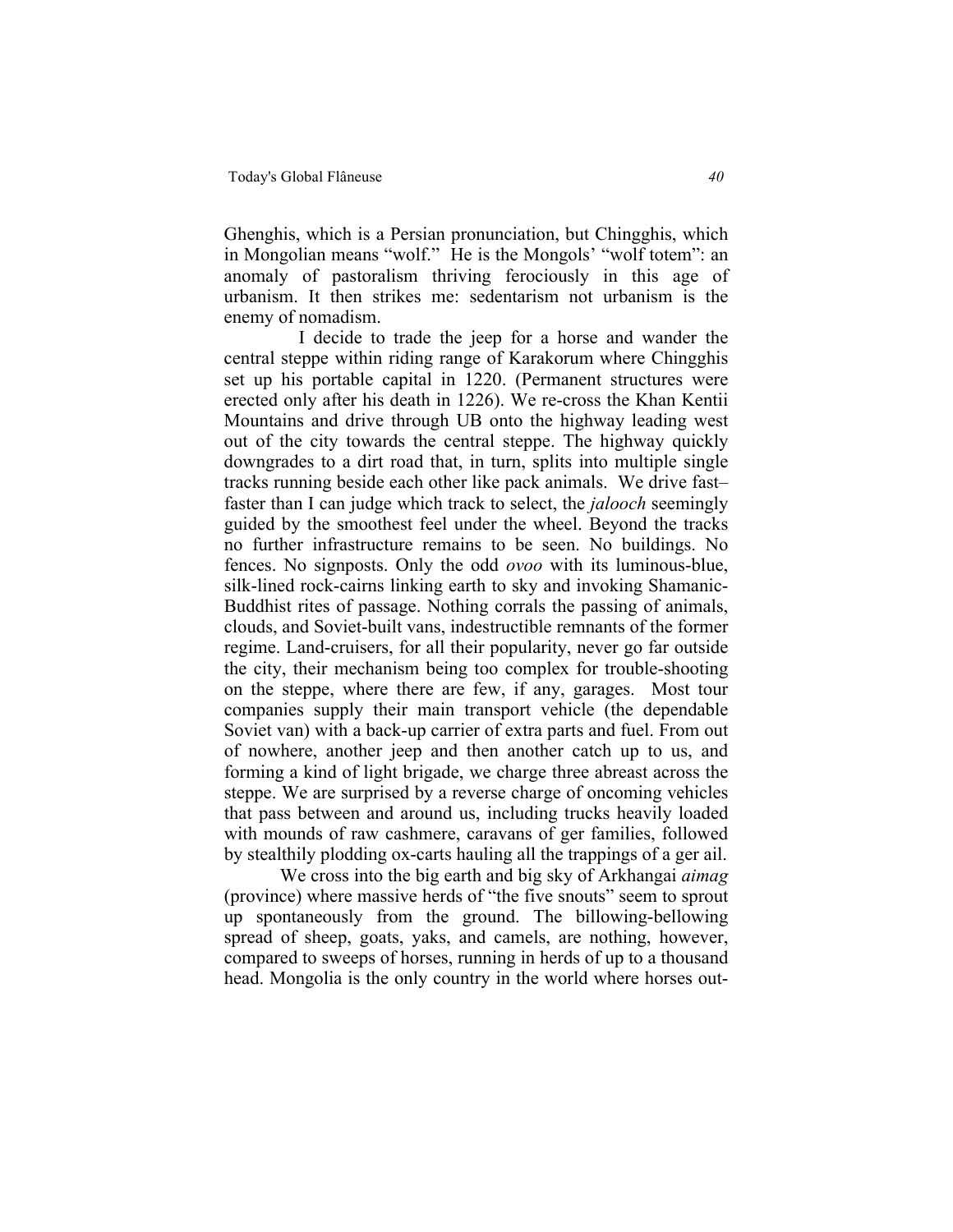41 Wagadu Volume 7 Fall 2009



*Figure 2*. Tracks across the Steppe. Photograph: Dianne Chisholm.



*Figure 3*. Ovoo. Photograph: Dianne Chisholm.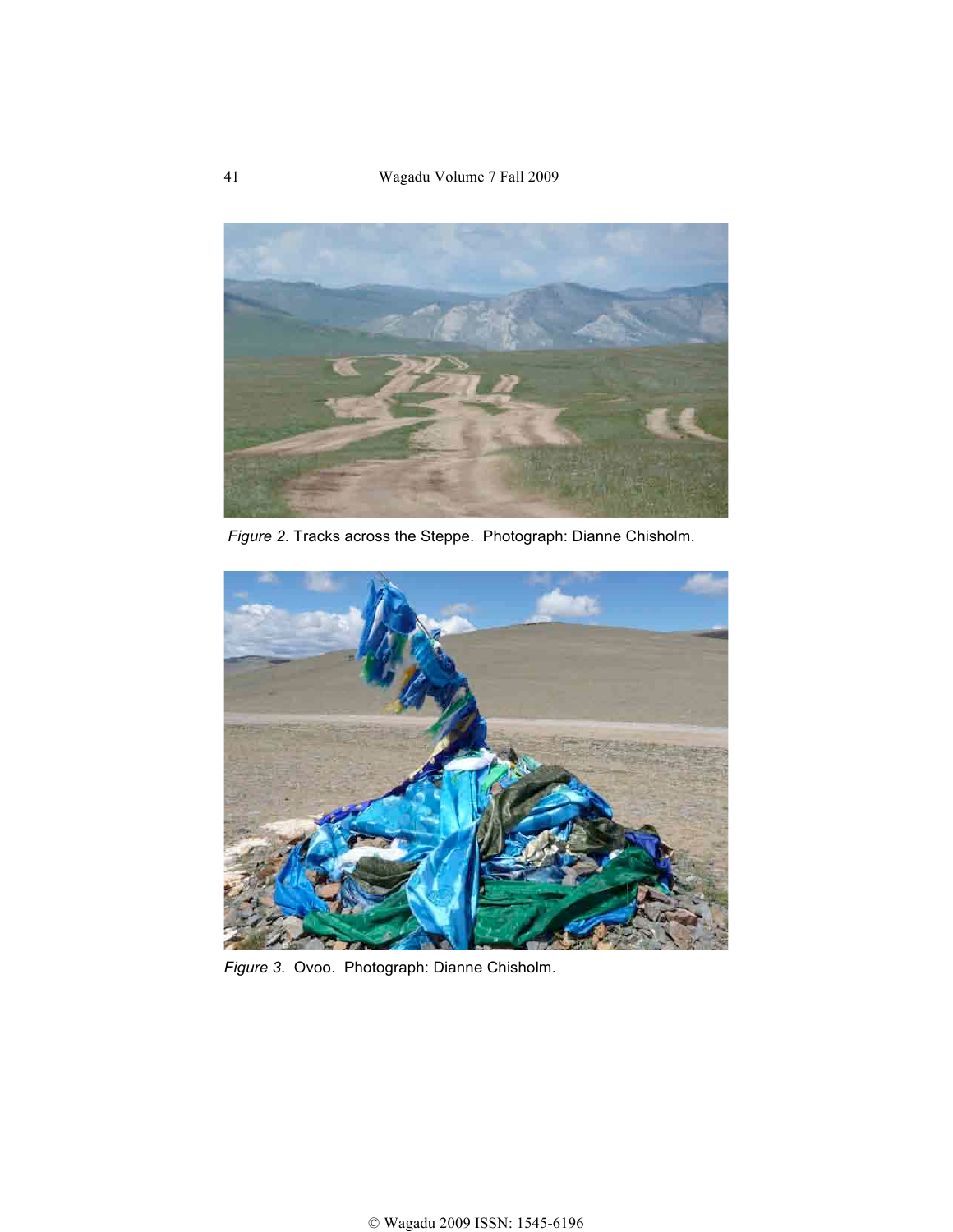populate humans, as many as thirteen to one. Horses seem to own the landscape. For, as far as I can survey in one steady pan, there are horses in vast numbers–from random herds grazing quietly on the far horizon to crazed, stallion-spurred platoons that trample the steppe at mid-range, to bundles of ditch-water bathers right beside our track. The artsy-horsey landscapes of "Horse, My Friend" acutely mimic this country of horse-love, where horses are given free rein and camels are consigned to heavy-transport duty. In Gerelsaikhan's photo album, all the snouts are featured and always with human handlers, who clearly regard them as companion species. Only the horse appears in portraiture: at intimate closerange and at aura-enveloped long-range. I've heard it said that a nomad is as worthy as the quantity and quality of her or his animals, horses above all. There are even songs in the nomadic repertoire of *magtaal* (hymns of praise) that are to be sung from the horse's perspective, like the one my driver now sings–the *takhin magtaal*–dedicated to the native horse of the Gobi. I wonder what will happen once my flâneries involve a horse. For never, to my knowledge, has the flâneuse wandered so far from downtown nor by any other means than *au pied*.

By the geothermal springs of Shivert, I exchange my jeep and driver for a horse and herder. With map and charades, I arrange to ride southeast to Karakorum over 120 miles of mixed terrain. The herder, or *malchin*, is a young man of twenty-one. As is customary for steppe nomads, *Bagi* wears dirt-splattered riding boots and a sky-blue tunic over which he has thrown a coarse, earth-colored *deel*. The horse, or *mori*, he presents me with is "angry," or so he warns with a malicious frown, and by which he means spirited, as I discover once I take the reins. A pinto gelding, my horse, like all Mongolian horses, has no name but that of his color *khuren alag* (brown and white), which, along with descriptors of temperament and speed, is a primary quality of horseness. Since neither of us can speak the other's language, the *malchin* and I also go nameless. Curiously, I will soon realize, our namelessness helps me become impersonally attuned to our moving assemblage of human and animal bodies. It also helps to abolish any illusion that I am mistress of my horse.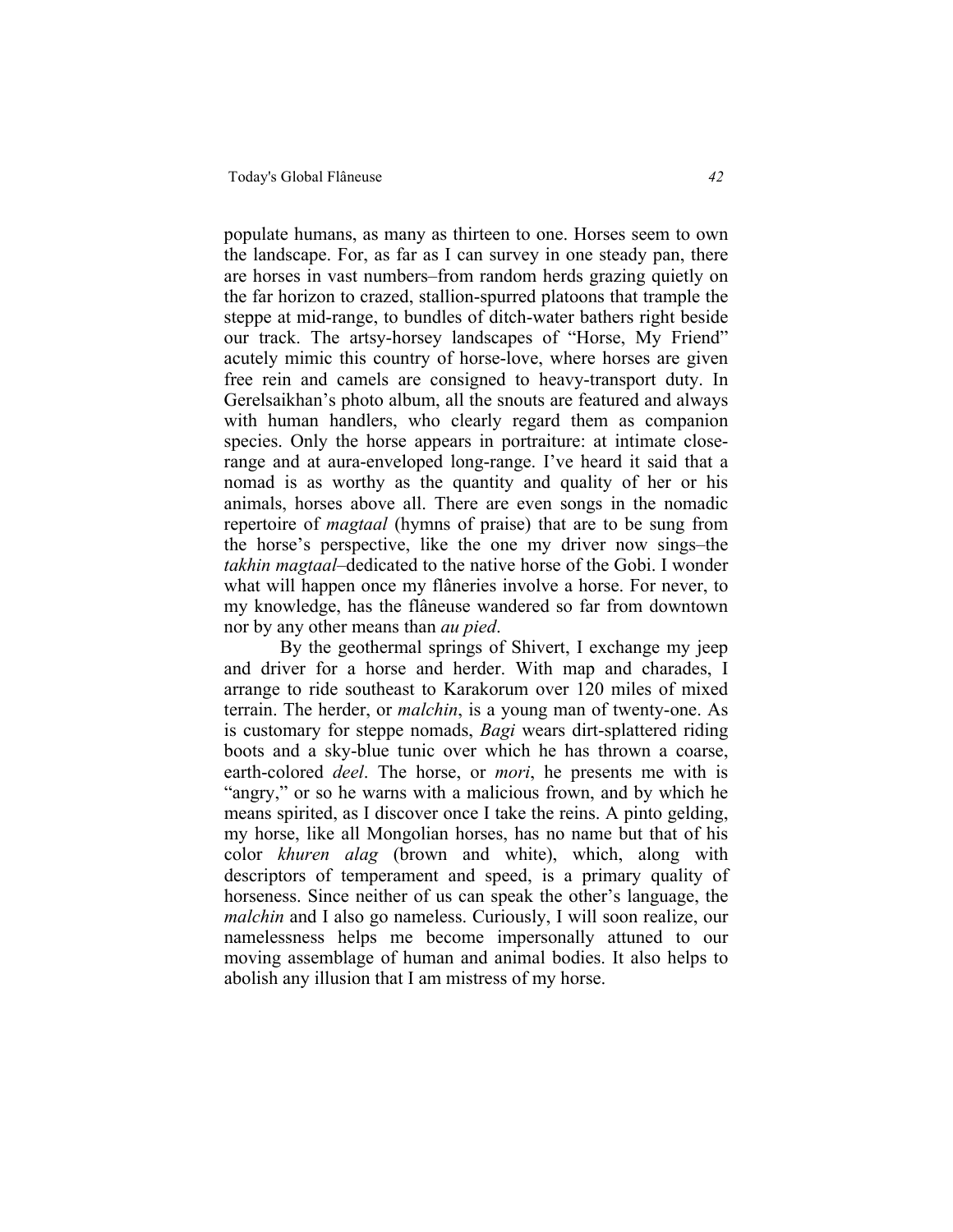In a bound, the *malchin* leaps on his high-pommeled, brightly-painted wooden saddle, while I fumble to launch from the stirrup, a thick circular iron ring best fit for *gutuuls* not flat-soled street-walking shoes like mine. The pinto chews on the bit as if to spit it out, wildly wagging his neck with impatience. The bridle, I note with skepticism, is a ramshackle rawhide affair, and the reins are long, weathered strands that double as a whip or a tether. Whipping is the human part in gait shifting. Mongol horses can be whipped into full gallop from standing still, and into accelerations beyond that. With extra gaits at higher velocities, they are bred to hyper-extend themselves over incredible distances. Does this pinto, I dare wonder, descend from the beasts that powered Chingghis' war-machine with unrivaled stamina and speed? Here on the steppe, globetrotting construes terrifying meaning.

I am now vaguely mounted. I know and the herder knows that this flâneuse is no horsewoman. So, too, does the horse, and he is testy with my uncertainty. Into the horses's twitching ears, the *malchin* croons *choo choo*, and we take-off at a bolt. We are galloping already yet he whips his bay into faster fury. Swiveling on the saddle and standing upright on the stirrups, he faces me: a grin-grimace smeared above a ruddy brown torpedo. Does he confront me with mockery? No. He wants to race. He whips ever more staunchly, churning horse legs into speed butter. My hands, my knees, the soles of my feet grip reins, mane, pommel, and stirrups in clumsy succession, as my body disassembles in a chaos of contortions. But, whoa: a new coupling of parts repairs my actions and intentions with intuitive mobility. Satisfied, the herder loosens the vise of his gaze and twists his body forward. With our staging grounds far behind and open steppe ahead, flâneuse phenomenology enters a new phase of nomadic mutation. It begins at the core. My body loses unity, but recovers a centre of gravity that feels "not me." In this new assemblage that is part horse, part saddlery, part grasslands, and part sky, "I" am also only a part. Or, to put it another way, "I" am literally, spatially and temporally, beside myself. When *choo choo* escapes my mouth in *malchin* fashion, it triggers a geo-physiological ballistics. My eyes project from their sockets and land level with the horse's hooves,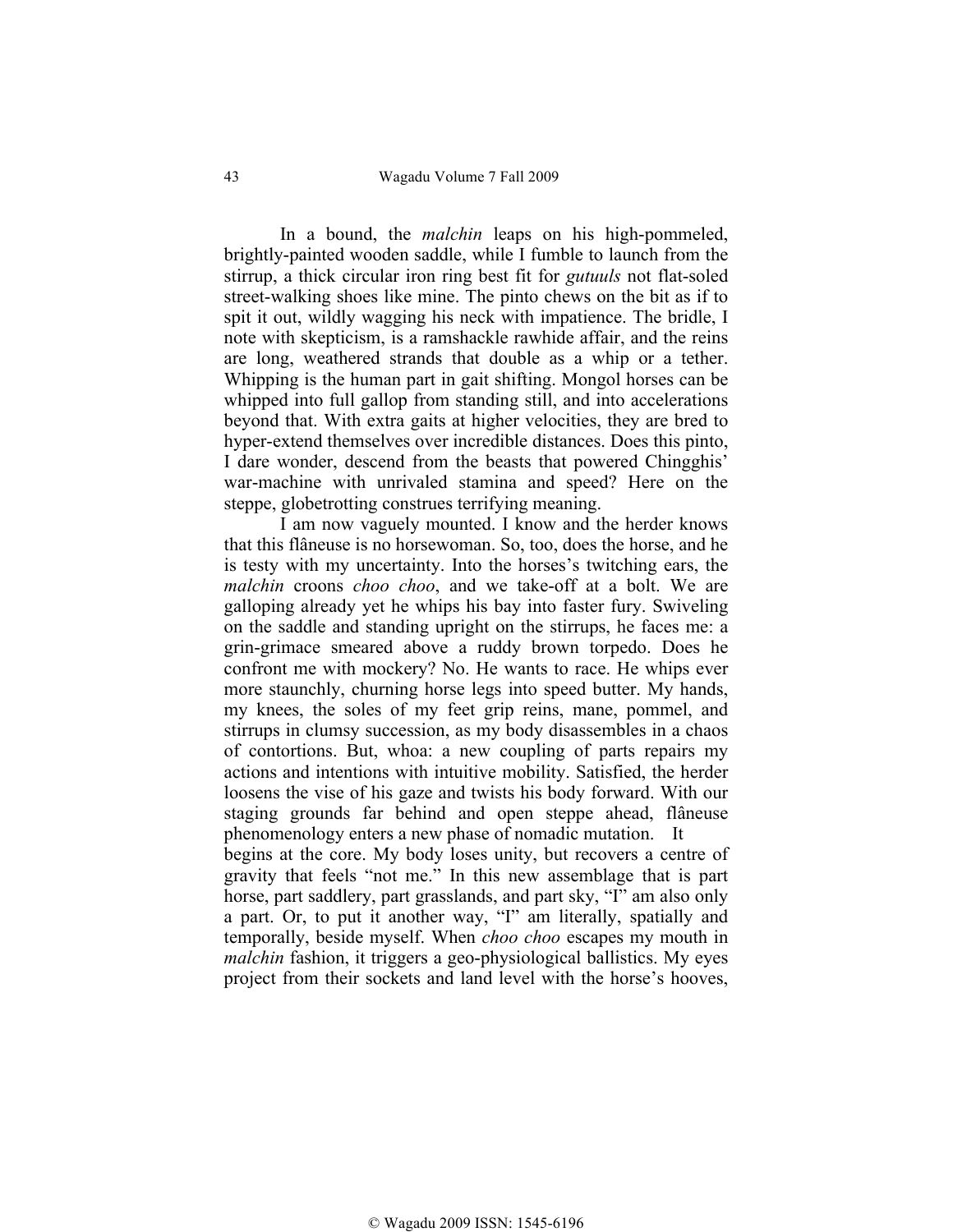or snout, in either case stretching my sights along an equine axis. The horse neck torques sideways against the main thrust of the animal's musculature. It throws a signal from the horse brain commanding my focus to become coordinated with the moving horizon. Eyes do. The neck reining stops and a flow of perception begins. The flat indifferent plain promptly morphs into a plane of micro contours and fractal topography. Eye, hoof, and steppe converge in a deft dance of moguls. Unshod, like most Mongol hooves, these hooves tread the grassland with keen proprioception. Detailed arrangements arise under hoof that could never appear under wheel or foot: flowering arcs of diverse grasses, rhizomorphic networks of burrowing mammals, and intricate relays of pasturing herds. Creature populations traverse each other in spreading entanglements: furrowing mice, holey marmots, swarming stubble-grazing insects, circling thermal-riding kites, ger settlements plotted at varying intervals, mountain ranges corralling ever-new convolutions of desert, forest, and plain. At a gallop, the steppe composes a landscape of intertwining mobilities, not all of which are natural or native.

In fact, what opens before me is a meshwork of nomadic pathways and global communications: a frontier of some sort in the making, minus the usual fringe of wilderness. The steppe is open but not wild. Apart from the kites and the occasional eagle's nest, we encounter no wild animals, not even their tracks. I know that in some parts of Mongolia, notably Inner Mongolia, grassland wolves have been hunted to extinction and that the expanding range of domestic herds has forced the withdrawal of the nomadic and ubiquitous gazelle to a reduced territory on the eastern steppe. The grass still grows wild. But no blade is immune from the grazing of a "snout." Then again, this unfenced country strikes me as far from tame. Does it not escape the sedentary grid? Does it not experiment with new ways of becoming mobile and pastoral?

 Pastoralism, I observe, is a mix of animal and mechanical mobilities. The many *ails* we pass on our four-day ride are equipped with land-roving, load-bearing machines. Trucks, jeeps, and vans work alongside camels and bulls to transport gers, supplies, and equipment. Parked among the bactrians there is often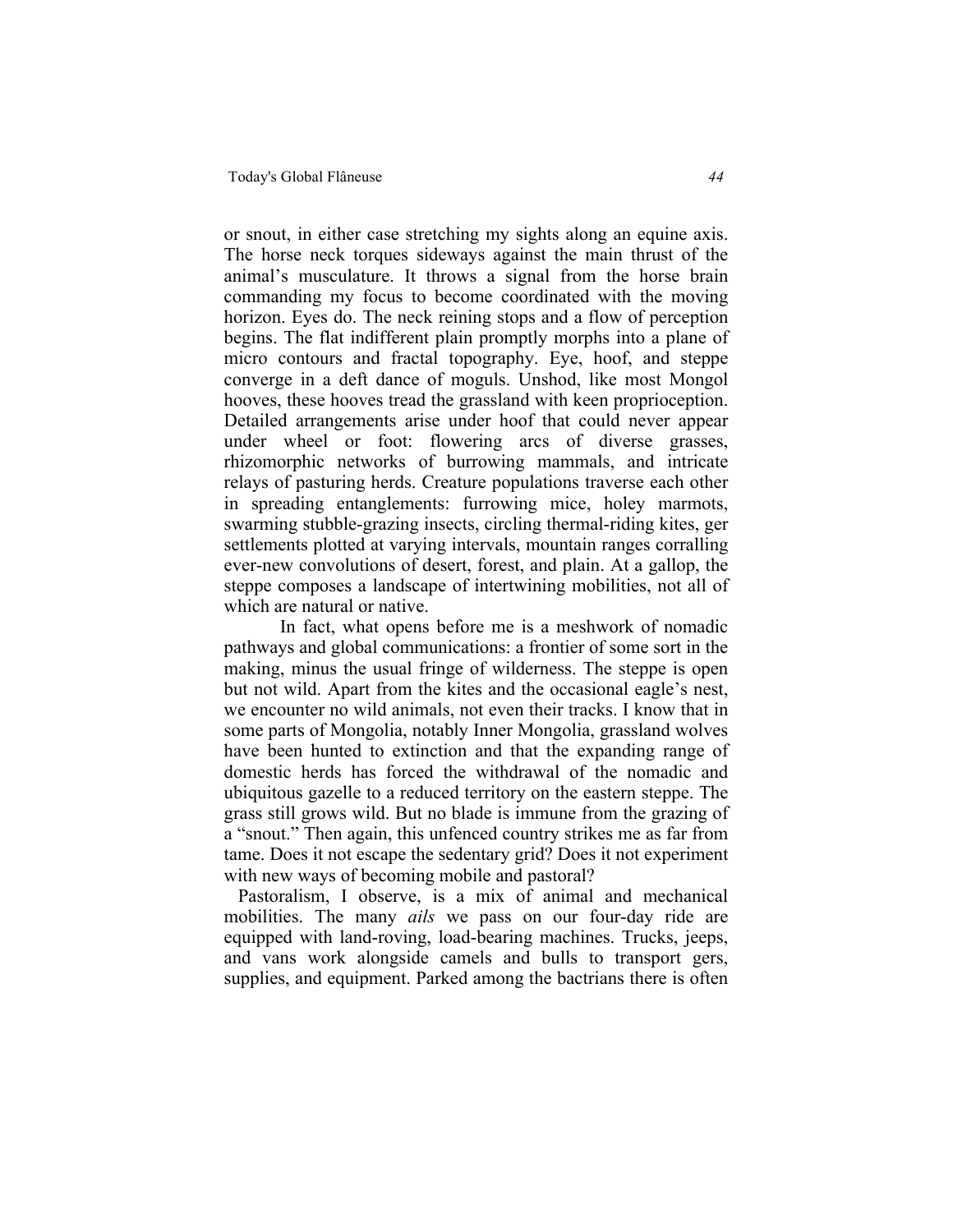45 Wagadu Volume 7 Fall 2009



*Figure 4.* Gers, satellite discs, and motorcycle. Photograph: Dianne Chisholm.

a motorcycle. Satellite discs are pitched beside the gers between milk pails and butcher blocks. Throughout the day on our dusk-todawn ride, we join a ger family for *tsai* (tea) and *aruul* (curds). Then, I chance to witness a daily orchestration of global distraction and rural labor. During breaks from working–which for men is herding, gelding, branding, killing, and butchering, and for women milking, shearing, cooking, churning, collecting dry dung, stoking the fire, and caring for kids of both kinds–folks tune into satellite TV and a sporadic transmission of various Mongolian, Chinese, Russian, and Japanese programs. In pace with the erratic comings and goings of viewers, there is an anarchic surfing of channels. Best reception more than any personal choice decides what will be watched.

The flâneuse-horse-steppe assemblage in which I take part also experiments with mobility. A "becoming-nomad" of sorts, I am carried outside my accustomed domain with unaccustomed motion. Together, horse, steppe, and woman conjugate speed,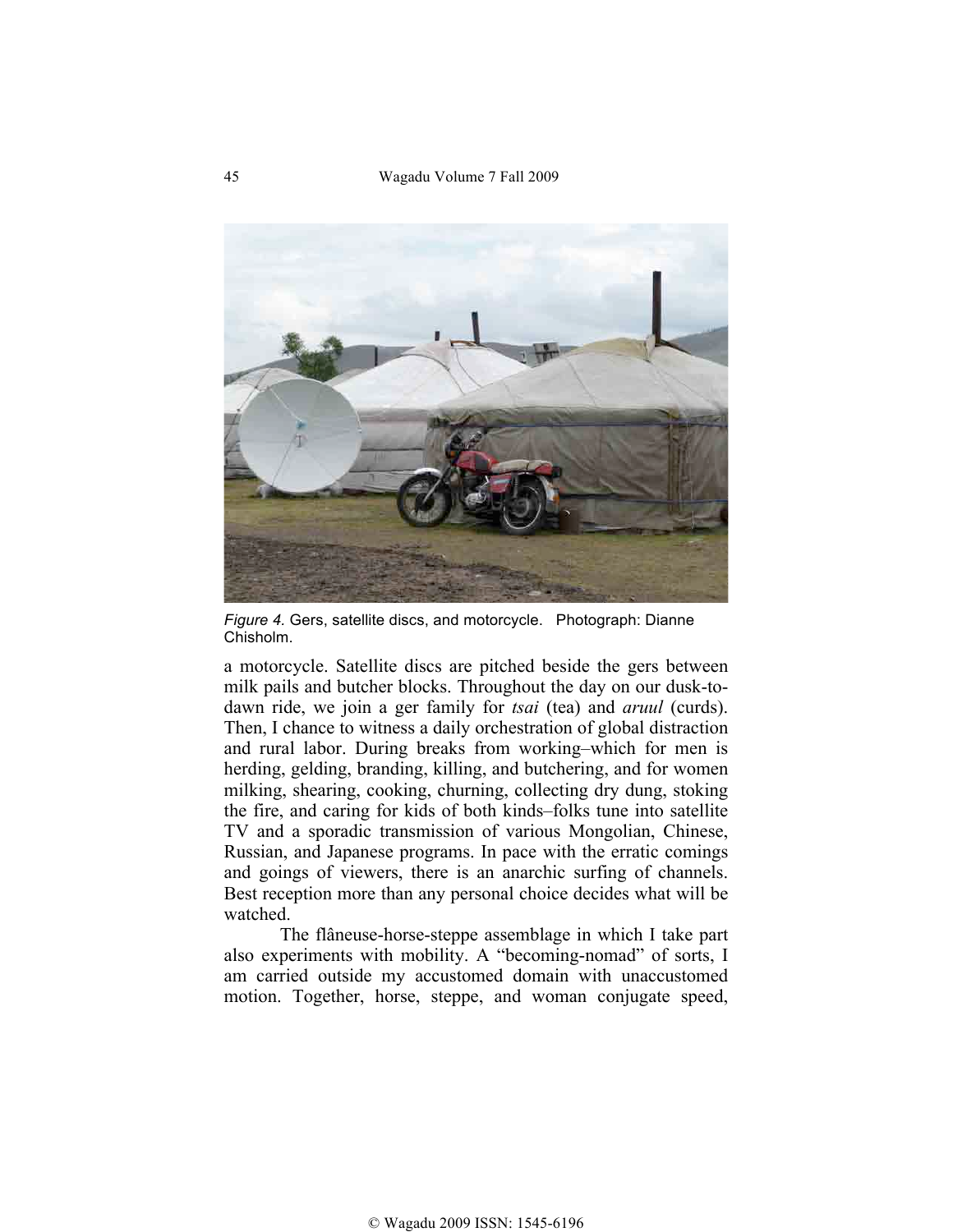distance, horizon. So smoothly we operate, this "angry" horse and I that the *malchin* starts to test us with more challenging terrain. From open grassland we veer into mountains up ridges lined with larch forests, winding our way through feathery-limbed trees and stirrup-high underbrush. When the forest bogs down, we break for the river and its coulee maze, slip sliding across sandstone cliffs before submerging in water so deep we must swim with our arms around the horses' necks. Then, back onto the grasslands at breakneck speed. For all my meandering across city grids and boundaries, nothing compares with this traversal of ecological zones. Moreover, geo-eco-anatomical mobility entails social mobility. My anonymity does not change, but there is a shift in how I am perceived. To nomad passers-by, as well as to the *malchin,* I am more than a female foreigner. I am a womanbehorsed. Makeshift and improvised as it is, my horsemanship grants me status. This mobility I enjoy owes nothing to masculinity.

As far as this brief outing shows me, Mongolians of both sexes and all ages are competent riders. If herding is the exclusive occupation of men, excellent horsemanship is expected of everyone. Riding seems to be a great gender leveler, even where traditional gender roles hold sway. Girls, as well as boys, once they see us coming, leap on their horses and gallop out to greet us. Children under ten, including girls, jockey in Nadaam's brutal, multi-day, cross-country horse race. Even little children, who are still just learning the legwork of running across moguls, fling themselves boldly on the back of horse. I will later confirm my observations by watching a number of recent Mongolian films, like *The Story of the Weeping Camel* (2003) and *The Cave of the Yellow Dog* (2005) by Mongolia's internationally-acclaimed female director, Byambasuren Davaa, that use children's animalborne adventures as a primary vehicle for showing the colorful range of steppe life. In *The Cave of the Yellow Dog* a pre-school age girl, played by a rustic amateur (as Davaa uses nomads to play themselves), goes looking for her runaway dog on a horse fourtimes her size. As she trots out of sight of home territory and into a storm, she is well over her depth. But with confidence in and on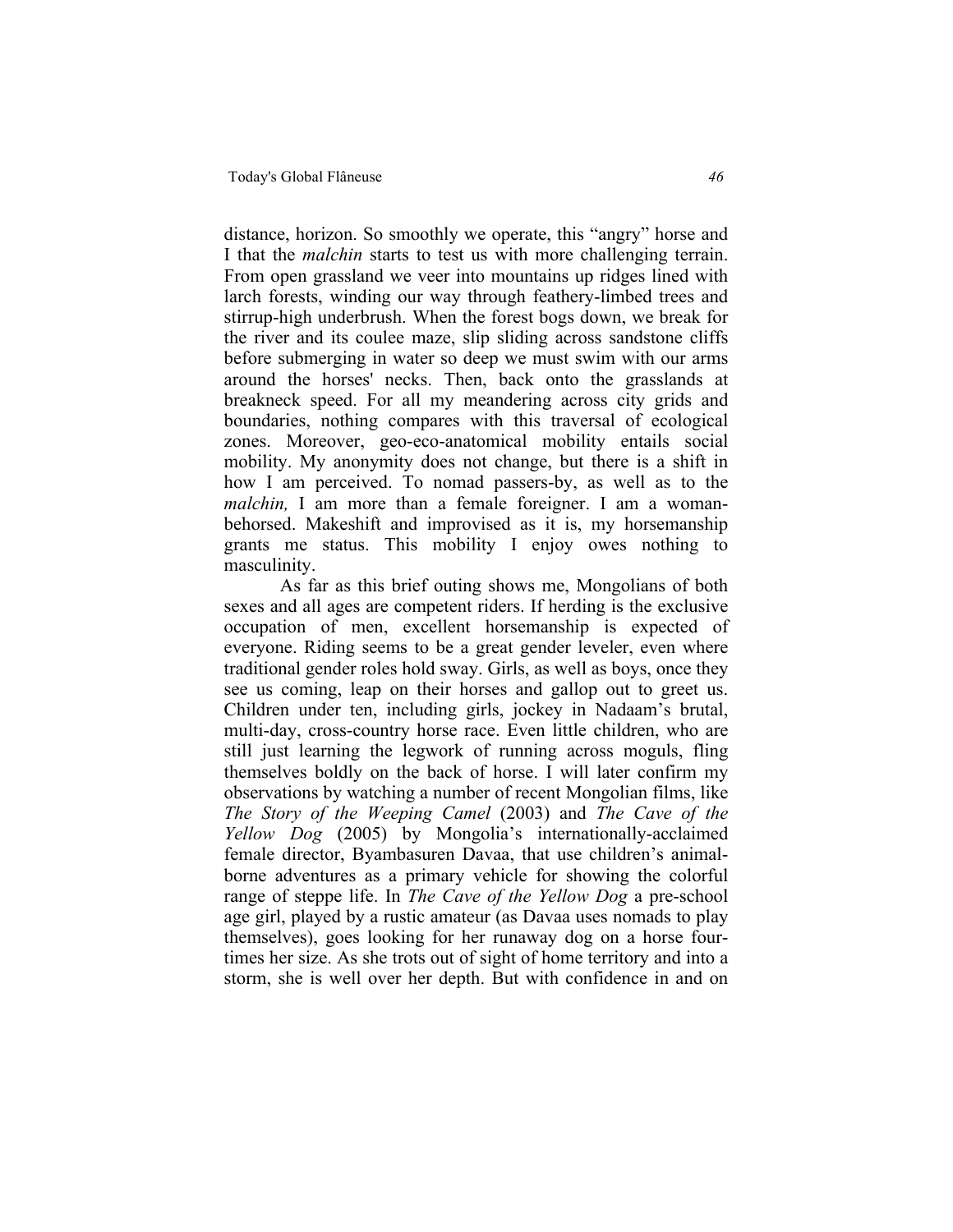her horse, she strikes across the tumultuous landscape until she stumbles upon the ger of a woman shaman and is rescued from exposure. If there is a moral to this passage it might be: "have horse will travel and behold wonders despite dangers."

From a more pragmatic angle, I observe that nomad children ride long distances to attend school at rural community centers As we say in the West, to be mobile one must be educated. But in Mongolia, the reverse also holds true: to be educated one must be mobile. Put another way, the steppe mobilizes education. How else do I explain that, despite its internal remoteness, Mongolia boasts a 98% literacy rate? Also difficult to explain is the fact that more women than men move to the city to attend university and to become professionals and who are especially adept in foreign languages. Many of the young nomad women I meet on the central steppe indicate that they are here to help their families move the animals to summer pastures before returning to UB to continue with their other careers. Would a girlhood of riding across the grassland prepare Mongolian women with a mobility that extends to the economic sphere? Is their economic mobility not further prepared by a girlhood of seasonal migrations and the interval training this entails in taking down, moving on, and setting up, the rigors of which are mostly conducted by women? I later learn that the reason given for this "reverse" gender ratio in higher education is that men, unlike women, can find good paying country jobs to supplement herding by working with heavy machinery. Hence, parents who wish all of their children to be well employed send their daughters to university in unprecedented numbers. Such reasoning encourages a steppe land woman to become more flexibly mobile than her brothers. But a nomadic girlhood already prepares her to move on and keep moving in optimally sustainable ways. Having ridden the steppe with its vast horizons before her, how could she not look further afield to the world's larger prospects? Knowing how to move her livestock and livelihood to greener pastures, how is she not best fit to adapt to a globalizing economy and ecology?

Back on the steppe ahead of me, Karakorum emerges into view. We enter town along the Orkhon River, where people are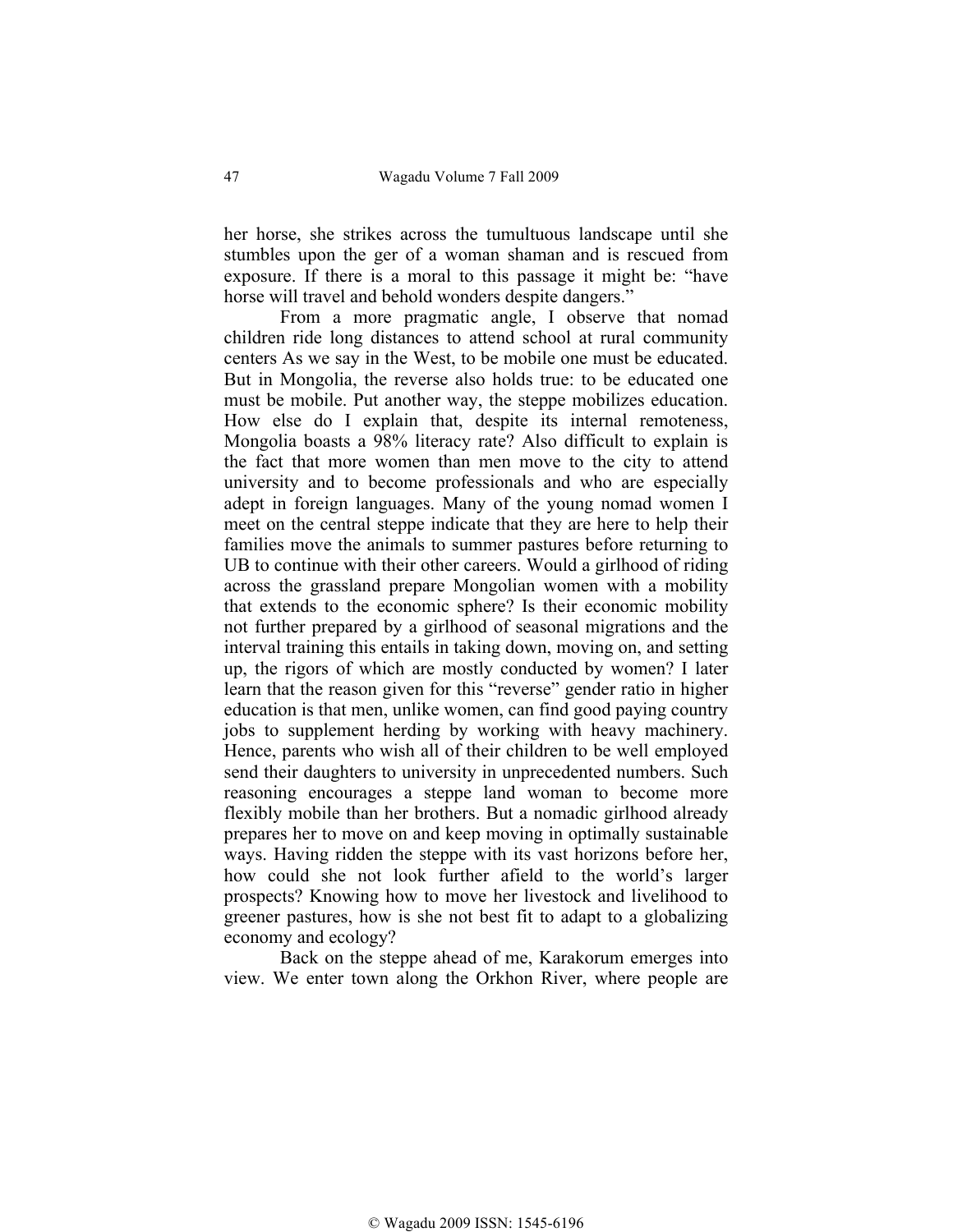bathing and washing their horses and land-cruisers. The country seems to close in on itself, as we canter past wooden enclosures of gers, huts, and livestock. But it also hooks up routes to myriad points across the country. Dirt tracks converge onto the dusty main road that connects UB in the northeast to Khuijert and Arvaykheer near the Gobi in the south. Lining it on both sides is a jumble of shops, offering basic roadside conveniences: tire shops, tack shops, butcher shops, several restaurants, and saloons selling *airakh* and *airag*. Camel caravans and horse-drawn wagons load up with gear, liquor, and meat, while riders tether their horses at the truck stop, next to vehicles gassing up. The scene strikes me as more "wild west" than Inner Asia, until I see a sandal-shod lama shuffle down the road. He is heading, I expect, to Erdene Zuu Khiid, the country's first and most treasured Buddhist monastery. From midtown, I can make out the turrets of the monastery's fortress. In 1586, Atbai Khan built the monastery next to where Chinnghis Khan's ger palace once stood. The more I learn, the more I marvel at the Khans' cosmopolitanism. Accordingly, Karakorum once hosted as many as twelve different religions, while, as the capital of global trade, it hailed merchants from every country that could be connected to it by overland routes. Today, the town still has the feel of a major cross-roads, though most traffic arrives from and departs for UB, to where I must presently return. Time to say "*bayartai*" (farewell) to the *malchin* and the pinto. I dismount, and with spirited horse legs, I stride over to the truck stop to where I expect to hire a "taxi."

Fourteen hours of driving roughshod later, I am back in UB. Stepping onto Peace Avenue, I find the charge of traffic much less assaulting than when I first arrived. I am to stay at the flat of a friend of a friend before flying home to Canada. Following directions, I find the flat in a typical gulag apartment block not far from Sukhbataar Square and next to the State Circus. Sparsely furnished, it is aptly nomadic, though it is not so sparse as to lack a spare room with a writing desk. The flat is rented, I am told, from Elizabeth Chatwin, who, among other things, is the surviving wife of author Bruce Chatwin. Though the former Chatwin is wholly unknown to me, the latter is famous for having invented a free-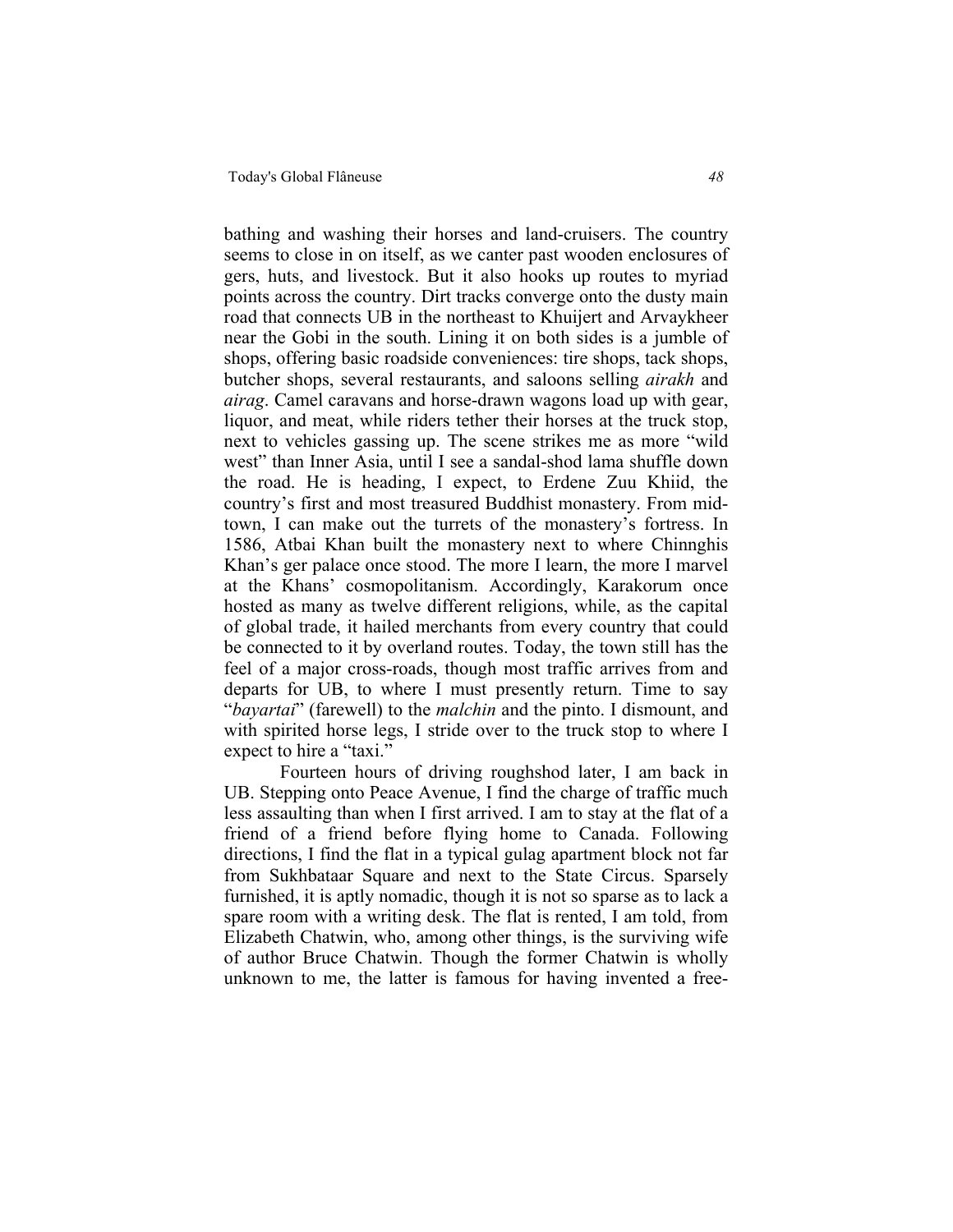style form of travel writing and for penning such bestsellers as *Songlines* and *In Patagonia*. He is, perhaps, less famous for proposing to write a popular investigation into "The Nomadic Alternative," that was to explain to himself, and Westerners like him, the cause of his compulsive restlessness. In a letter to his editor at Jonathan Cape, Bruce Chatwin outlined an ambitious book project that he never completed. Instead, he transcribed forty pages of unsynthesized nomadic notations into the narrative text of *Songlines*, thereby executing the intervention that was to become the trademark of his rambling genius. Now that I'm stopping awhile in his wife's Mongolian *pied-a-terre*, I'm compelled to think over what I can remember of "The Nomadic Alternative" with my own nomadic hindsight.

I especially wonder about Chatwin's assertion that nomadism is escapism, an essential, human impulse to flee the metropolitan grid for the defamiliarizing outback. Chatwin was no flâneur: he felt entrapped by the city's domestic regimens and civil routines. Instead, he aligned himself with nomads– literal nomads, that is, like the aborigines with whom he traveled in Australia, as well as literary, classical nomadologists, like Herodotus or Aristeas of Proconnessus, in whose historic footsteps he wrote and walked. By equating nomadism with escapism, Chatwin came precariously close to propounding a naive romanticism. But he complicates the idea with insights into nomadic territoriality. Whether they are hunter-gatherers or herder-pastoralists, nomads are wanderers, who broke out of the forest in pursuit of nomadic and migratory animals. They are also, he recognized, profoundly territorial: they belong to the land and the land belongs to them, though it remains unfenced. Nomads territorialize the land by traversing it repeatedly, and by doing the legwork that is required to know it intimately, as well as by mapping its invisible songlines–its rhizome of animal-geographical-spiritual interconnectivity–in tune with changing landscape ecology. Chatwin may have found in nomadism an "alternative" for all who suffer the urban *ennui* of modernization. But he did not prescribe the invasion of nomad territory by metropolitan masses in need of mobility therapy. What territoriality, then, becomes the metropolitan Westerner who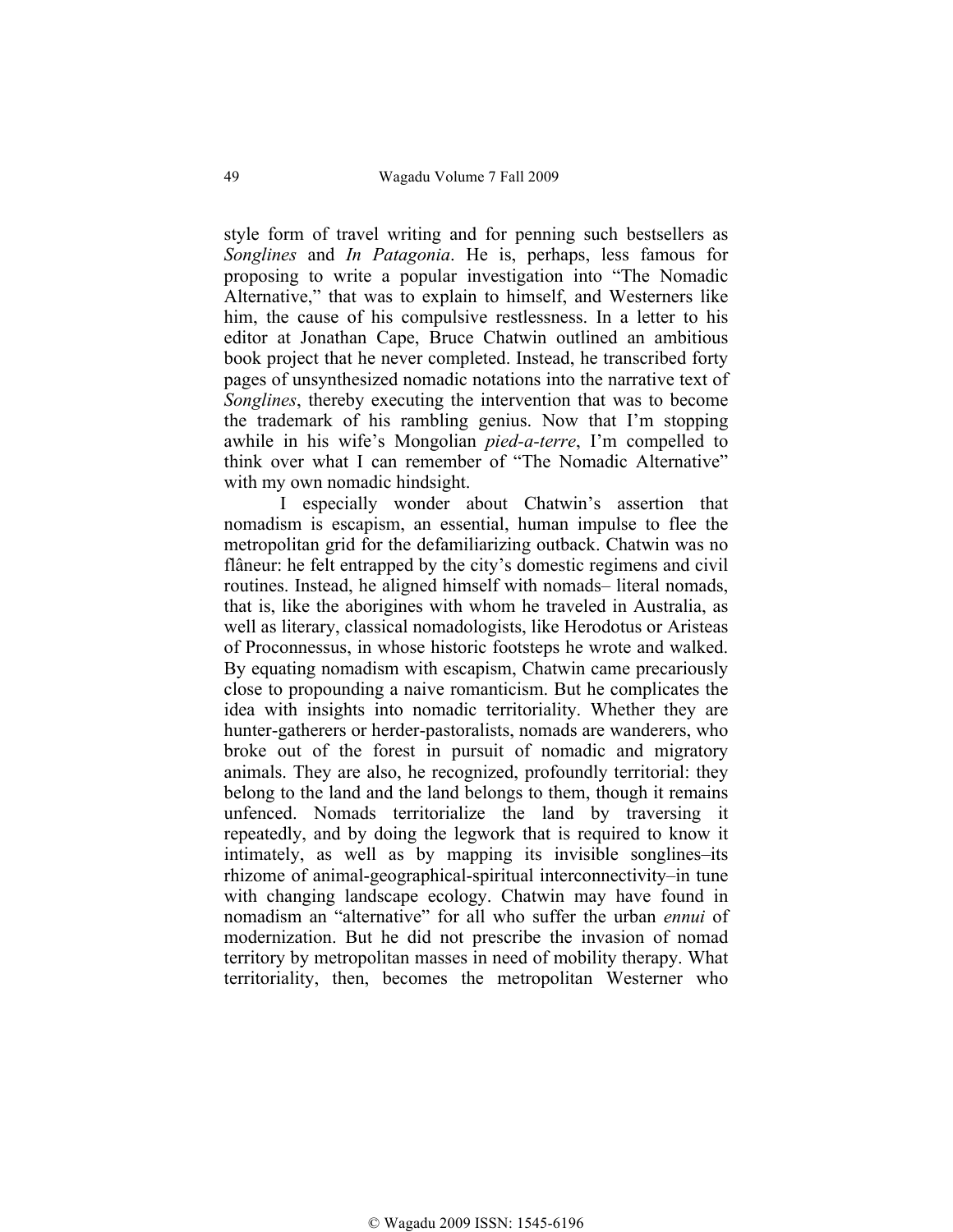undertakes the nomadic alternative? How can Chatwin's alternative be "nomadic," if it entails only de-territorialization? How can nomadism be an alternative for urbanites whose "territory" is precisely the city from which she supposedly seeks escape?

I return to the idea of the flâneur–not the heroic flâneur of Balzac's era, when the metropolis was a revolutionary experiment in industrial anthropology, but the defeated flâneur of Baudelaire's era, when revolutionary experiment gave way to commercial expansionism, and the city lost its edge of transition. From the mortifying boredom of bourgeois urbanity, Baudelaire took flight to the city's underworld of public women where he could voyage in sublime evil. He lost his soul but he extended his territory, and he intensified his urban affections. Conversely, Chatwin escaped the city to cultivate his restlessness in the remote elsewhere. Thus, his restlessness characterizes less the nomad than one dispossessed of his lands–a dispossession that, paradoxically, he romanticizes as "nomadic." He did not, to my knowledge ever travel to Mongolia. Had he come here, not to escape but to open the parameters of his metropolitan experience, he would have seen how nomadism and urbanism are not so essentially opposed.

From his vantage as a metropolitan Westerner, which is also my vantage but one I own, Chatwin might have seen that what makes Mongolia so radically different from other "developing" countries is precisely its thriving mix of nomadism and urbanism. He might have seen, even in the post-Stalinist '60s and '70s, that nomadic life in Mongolia is not the exception but the norm. Mongolia bases its autonomy on a sustainable nomadic culture, economy, and ecology that dates at least as far back as Chinnghis Khan. Nomadic territoriality encompasses both city and country, wherever "mobile pastoralism" moves across the land in its various phases of production and distribution. Of a population of two and a half million, one million practice nomadism all year round, while the rest are seasonally nomadic. The steppe belongs to everyone, both women and men, and it is neither publicly nor privately owned. It belongs to nomadic communities who traverse it with their herds, following complex and flexible land-accords between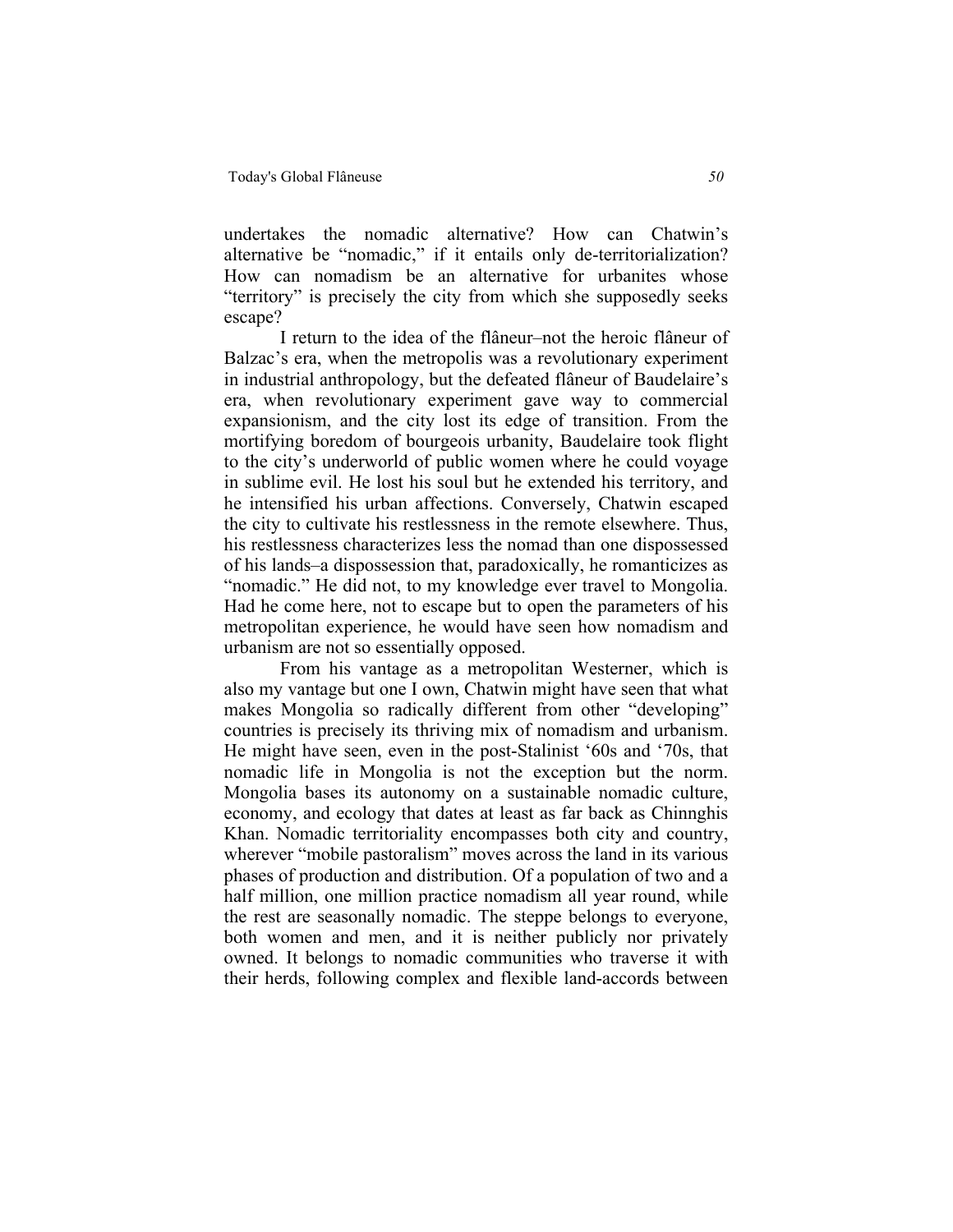neighboring *ails* and *aimags*. True, Mongolia's one big city does little to accommodate the flâneur. But then, flânerie was never supposed to be easy. On the contrary, Ulaanbaatar moves the flâneuse to step well beyond that urban domain to which she has become habituated, and with precisely nomadic mobility. The city's women who straddle the global and the local with adaptive, nomadic fluidity also mobilize her. Flanerie may be fast becoming an anachronism of Western reality (as Baudelaire projected) but here, in Mongolia, nomadism is entering a second era of globalization--this time spearheaded by women."

## **References**

- Benjamin, W. (1985). *Charles Baudelaire: A lyric poet in the era of high capitalism*. (H. Zohn, Trans.). London: Verso.
- Bilguun. (2008, June). http://asiangypsy.blogspot.com/20008/07/mongoliaelection-2008-updates violence. html.
- Bilguun. (2008, June). http://asiangypsy.blogspot.com/2008/07/mongolia-riotsaftermath.html.
- Bilguun. (2008, June). http://asiangypsy.blogspot.com/2008/07/mongolian-riotsaftermath-2.html.
- Black Horse Ensemble. (2001). *Mongolian Traditional*. Ulaanbaatar: RITM Studio.
- Bodrov, S. (Director). (2008). *Mongol: the untold story of Ghenghis Khan*. [Motion picture]. Russia: Picture House.
- Brosens, P. and Woodworth, J. (Directors). (2008). *Khadak.*  [Motion Picture]. Belgium: Bo Films.
- Chatwin, B. (1987). *Songlines*. New York: Viking.
- Chatwin, B. (1996). The nomadic alternative. In J. Borm and M. Graves (Eds.), *Anatomy of restlessness: selected writings 1969-1989* (pp. 75-106). New York: Viking.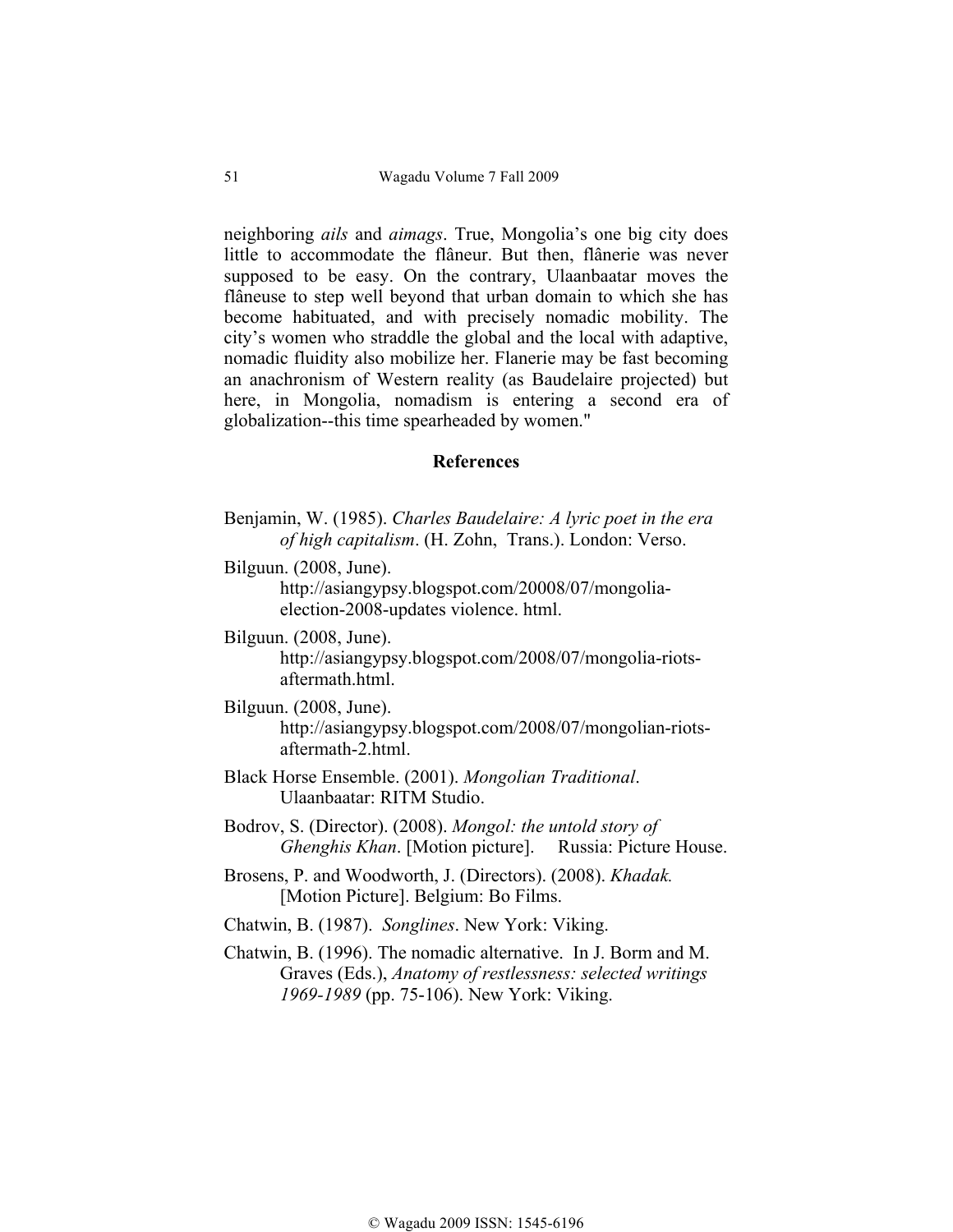- Chisholm, D. (2005). *Queer constellations: subcultural space in the wake of the city*. Minnesota: University of Minneapolis Press.
- Davaa, B. (Director). (2003). *The story of the weeping camel.*  [Motion Picture]. Germany and Mongolia: THINKFilm.
- Davaa, B. (Director). (2005). *The cave of the yellow dog*. [Motion Picture]. Germany and Mongolia: Tartan Films.
- Deleuze, G. and Guattari F. (1987). 1226: The war machine: treatise on nomadology. In *A thousand plateaus* (pp. 351- 423). (B. Massumi, Trans.). Minneapolis: University of Minnesota Press.
- Gerelsaikhan, S. (2008). *One day of mongolia: photo album*. (S. Bayaraa, Trans.). Ulanbataar: Self-published.
- Hao, N. (Director). (2008). *Mongolian ping pong.* China: First Run Features.
- Humphrey, C. and Sneath D. (1999). *The end of nomadism? Society, state and the environment in inner Asia.* Durham, NC: Duke University Press.
- Khazanov, A. M. (1983). *Nomads and the outside world.* (2<sup>nd</sup> ed.). (J. Crookenden, Trans.). Madison, WI: University of Wisconsin Press.
- Kohn, M. (2005). *Mongolia*. Oakland, CA: Lonely Planet.
- Lin-Liu, J. (2005, January 31). Mongolia's reverse gender gap. *The Chronicle of Higher Education*.
- Rong, J. (2008). *Wolf totem*. (H. Goldblatt, Trans.). New York: Penguin Press.
- Sandagdorj, Y. (2008). *Tourist map of Ulaanbaatar*. Ulaanbataar: Map Product of Mongolia (MPM©).
- Sawai, S. (Director). (2007). *Ghenghis kahn: to the ends of earth and sea.* [Motion Picture]. Japan: Shochiku.
- Sharav, B. (2006). *One day of mongolia*. [Postcard photo reproductions of parts of Sharav's original painting]. Ulanbataar: Gamma Agency and the Zanabazar Museum of